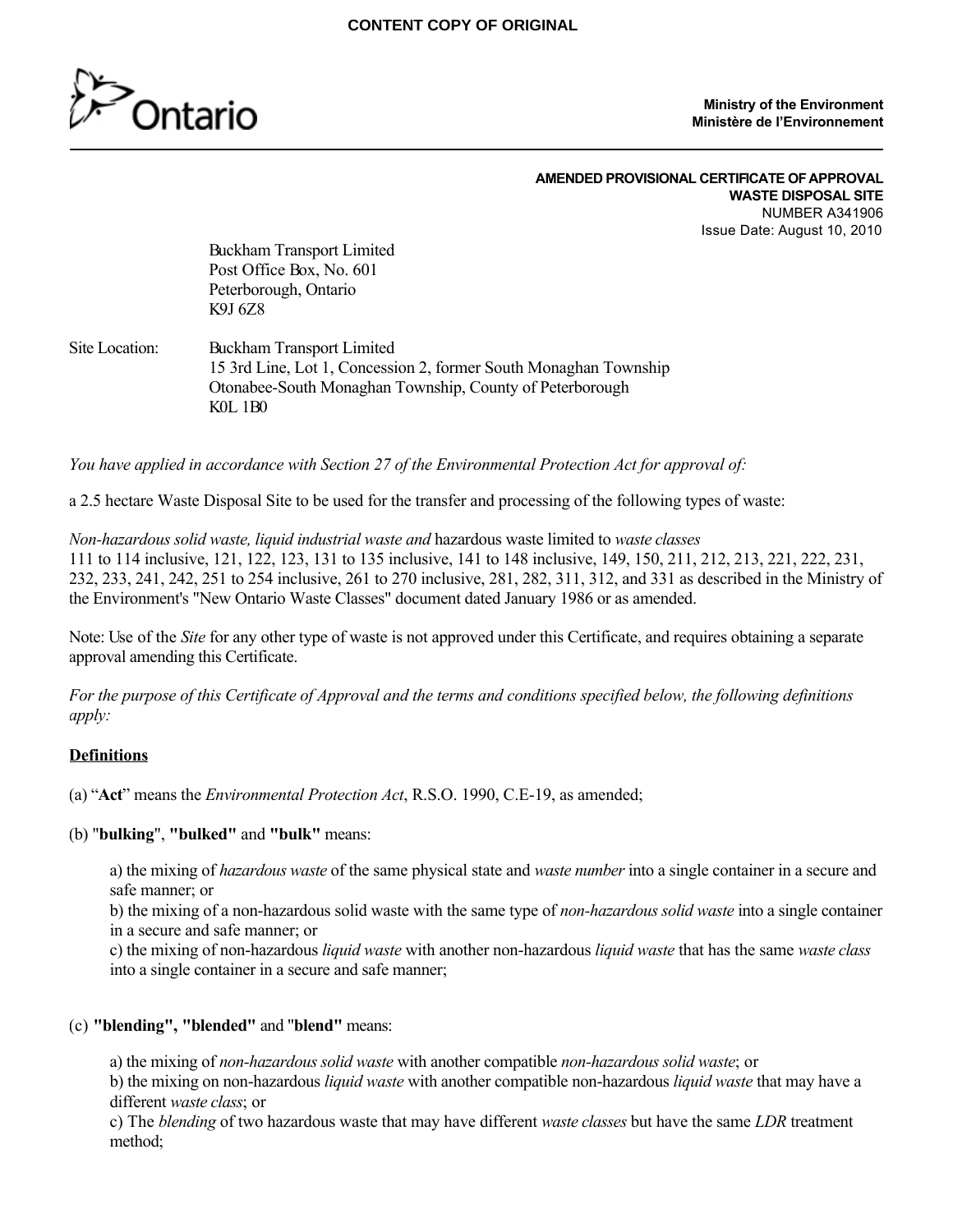(d) "**Certificate**" means this Provisional Certificate of Approval;

(e) "**characteristic waste**" means a *hazardous waste* that is corrosive waste, ignitable waste, leachate toxic waste or *reactive waste*;

(f) "**Company**" or "**Owner**" means Buckham Transport Limited;

(g) **"Competent Person**" **or "Competent People"** means a person or people who has/have the following features: **A.** *has/have training and knowledge of the following:*

i. relevant waste management legislation, regulations and guidelines;

ii. major environmental concerns pertaining to the waste to be handled;

iii. contents of the *Facility's* Design and Operating Report;

iv. the terms, conditions and operating requirements of the *Certificate;*

v. the applicable Fire Code and how it applies to proper storage and handling of waste that may be reactive, oxidizing, explosive or flammable;

vi. record keeping procedures as outlined in Conditions 65 to 68 inclusive of this *Certificate;*

vii. occupational health and safety concerns pertaining to the wastes to be processed;

viii. specific written procedures for the control of nuisance conditions; and

ix. specific written procedures for refusal of unacceptable waste loads; and

**B.** *through their knowledge, training and experience can carry out any necessary duties in the following, through instruction and practice:*

i. use and operation of any equipment to be used at the *Site;*

ii. operation and management of the Waste Disposal *Site,* in accordance with the specific job requirements of each individual operator, including concern for environmental protection and health and safety standards for the operator of the Waste Disposal *Site,* identification of unacceptable wastes, procedures for refusing the processing of unacceptable wastes, proper handling of waste, proper procedures for the storage of waste and proper maintenance of the *Site;* and

iii. process monitoring procedures; and

## **C.** *has/have the following training requirements:*

i. has been provided the necessary training by the *Owner* to become a *Competent Person* before starting at the *Site* as an operator;

> ii. has been provided training and provided an annual training update of the company's environmental emergency plan that are outlined in Conditions 69 and 70 of this *Certificate;* and iii. has been provided refresher training on the components of a *Competent Person* at least annually;

## (h) **"Competent Supervisor"** means a person who is:

## i) a *Competent Person;*

ii) qualified because of knowledge, training and experience to organize

the work at the *Site* and its performance;

iii) informed by the *Owner* that their duty to protect the health, safety and natural environment of the community whenever the health and safety of the community and its natural environment may be adversely effected by their work at the *Site* outweighs their duty to the *Owner;* and

iv) aware because of instruction by the *Owner,* of the provisions contained in Section 174 of the *Act* regarding prohibition of unjust reprisals;

(i) "**Director**" means Director, Environmental Assessment and Approvals Branch, Ontario Ministry of Environment;

(j) "**District Office**" means the Peterborough District Office, Eastern Region of the *Ministry*;

(k) **"District Manager"** means the District Manager of the Peterborough District Office, Eastern Region of the *Ministry*;

(l) "**Emergency response personnel**" includes personnel from the local Fire Department, Police Department, Ministry of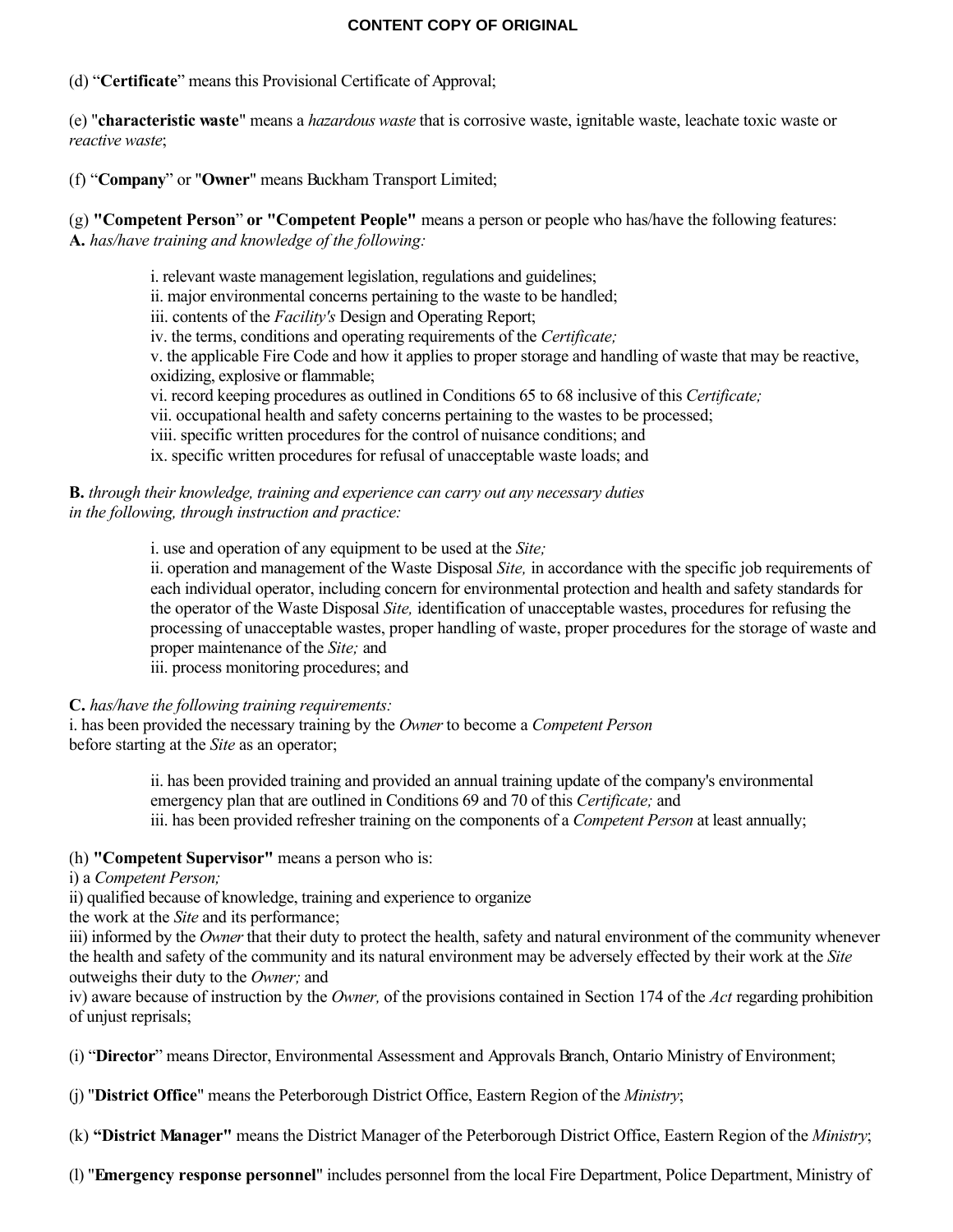Environment, the local Municipality, and any other organization which is sent to the *Site* to respond to an emergency *Incident* acting on behalf of a governmental organization or the *Company*;

(m) "**Guideline**" means the Ministry of Environment Guidelines for Environmental Protection Measures at Chemical and Waste Storage Facilities, dated May 2007 or its latest amendment;

(n) **"Guidance Manual"** means the latest version of the *MOE* Registration Guidance Manual for Generators of Liquid Industrial and Hazardous Waste;

(o) "**Incident**" means an abnormal event which causes a spill, emission, emergency situation or other occurrence which may have an adverse effect on the environment, cause a nuisance or endanger public health and safety;

(p) **"hazardous waste"** means the definition that is outlined in *O.Reg. 347;*

(q) **"handbook"** means the latest version of the *MOE* Land Disposal Restrictions (*LDR*) Handbook;

(r) "**lab packs**" or **"lab pack"** means the waste management industry's recognized method of temporarily storing and transporting inventoried miscellaneous organic and inorganic wastes in a drum or tote;

(s) "**LDR**" and **"Lands Disposal Restrictions"** refers to sections 74 through 85 of *Ontario Regulation 347*, which prohibit the disposal of *Listed Waste* and *characteristic waste* on land until they have been treated to meet the treatment standards under *Ontario Regulation 347*;

(t) "**liquid waste**" means waste that has a slump of more than 150 millimetres using the Test Method for Determination of Liquid Waste referenced in *Ontario Regulation 347* (*slump test)*;

(u) "**Listed Waste**" means a waste included in Schedule 1, Schedule 2 Part A, Schedule 2 Part B or Schedule 3 of *Ontario Regulation 347;*

(v) **"Municipal Hazardous and Special Waste"** or **"MHSW"** means wastes that were collected at a Municipal Hazardous and Special Waste collection depot which originated from households which are hazardous and/or special waste and which are limited to the following:

- solvents such as thinners for paint, lacquer and contact cement, paint strippers and degreasers, and their containers
- oil filters
- paints and coatings and their containers
- oil containers of 30 litres or less for a wide range of oil products such as engine and marine oils, and hydraulic, power steering and transmission fluids
- single use, dry cell batteries, e.g., non-rechargeable batteries that can be easily removed and replaced by the consumer
- automotive antifreeze (engine coolant) and related containers
- pressurized containers such as propane tanks and cylinders
- fertilizers and their containers
- pesticides, fungicides, herbicides, insecticides and their containers
- sharps including syringes and
- fluorescent light bulbs and tubes, limited to no more than 5 kilograms per month;

(w) "**Ministry**" and "**MOE**" means the Ontario Ministry of the Environment;

(x) "**non-hazardous solid waste"** means a waste that is solid and non-hazardous and includes *recyclable waste* but is not liquid industrial waste and is not a *hazardous waste;*

(y) "**Ontario Regulation 347**" and **O. Reg. 347**, means Ontario Regulation 347 - R.R.O. 1990, General - Waste Management, as amended from time to time, made under the *Act*;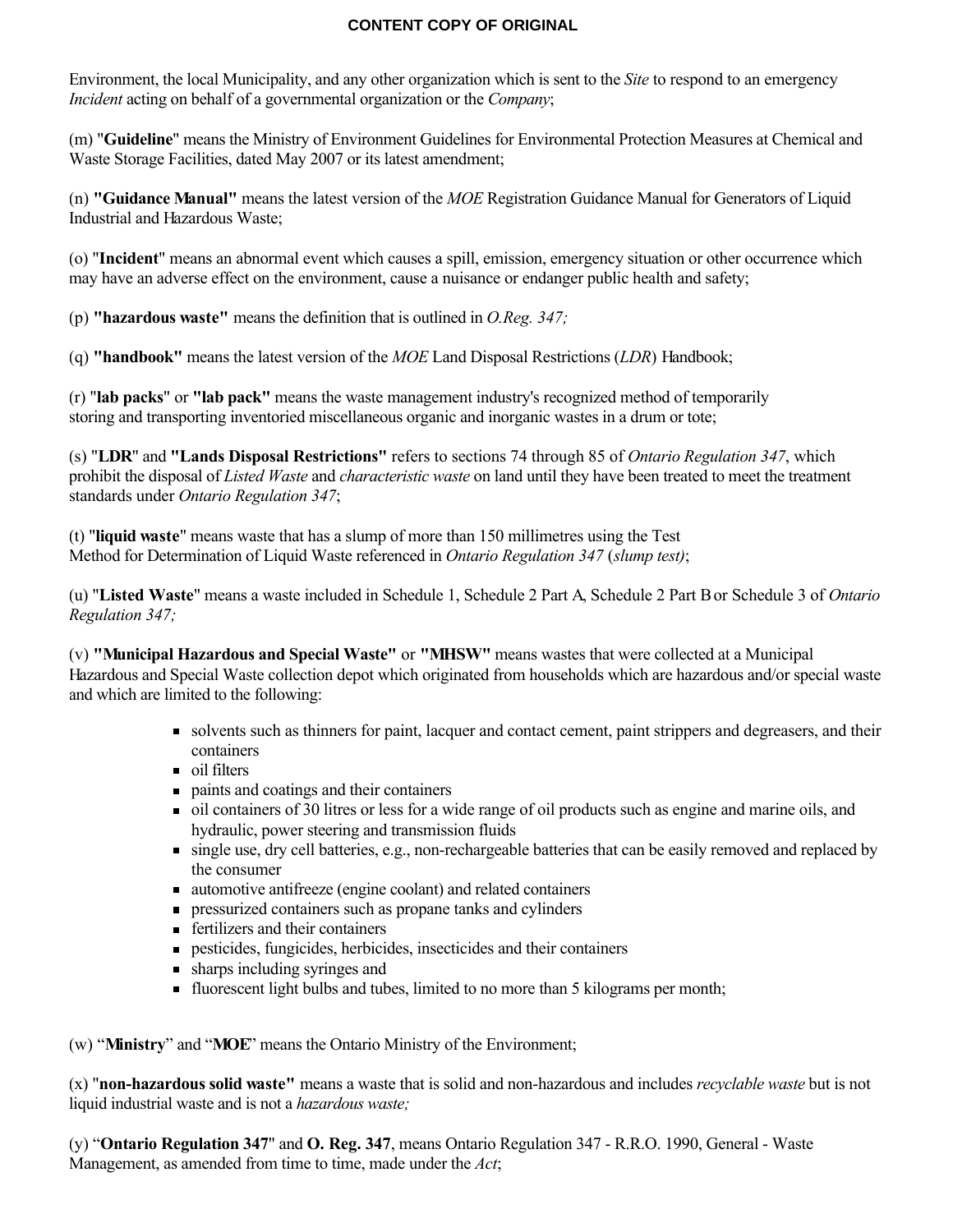(z) "**Ontario Regulation 362**" means Ontario Regulation 362 - R.R.O. 1990, Waste Management - PCBs, or as amended, made under the *Act*;

(aa) "**PCB**" and "**PCBs"** means any monochlorinated or polychlorinated biphenyl or any mixture of them or mixture that contains one or more of them;

(bb) **"Pesticide"** means the definition that is given in the Pesticides Act;

(cc) **"Provincial Officer"** means the definition that is provided in the *Act;*

(dd) **"reactive waste"** means the definition that is in *Ontario Regulation 347***;**

(ee) "**recyclable waste"** means solid non-*hazardous waste* that can be sorted for recycling;

(ff) **"Severely Toxic Waste**" means the definition that is provided in *Ontario Regulation 347;*

(gg) "**Site**" and "**Facility"** means the property and operation being approved under this *Certificate* located at Part of Lot 1, Concession 2, Township of Otonabee-South Monaghan Ward, County of Peterborough and shown in the Site diagram in Item 18 of Schedule "A";

(hh) **"slump test"** means the test method that is outlined in Schedule 9 of *Ontario Regulation 347;*

(ii) **"solidification"** means the mixing of fly ash, clay adsorbents, crushed firebrick, sawdust or other binding agent that the *District Manager* has been informed about, in order to transform a semi solid non-hazardous waste into a solid nonhazardous waste as determined by a *slump test;*

(jj) **"Subject Waste"** means the definition that is in *O. Reg. 347;*

(kk) **"***TCLP procedure"* means the definition for Toxicity Characterising Leaching Procedure that is defined in Regulation 347 of the *Act;*

(ll) **"Waste Analysis Plan"** means the plan that is required to identify or verify the chemical and physical characteristics of a waste and verifying land disposal treatment requirements, by performing a detailed chemical and physical analysis of a representative sample of the waste or, in certain cases, by applying acceptable knowledge of the waste;

(mm) "**waste class"** means the classification system for waste that is used in *O. Reg. 347.* For example waste class 121 would be for alkaline solutions, sludges and residues containing heavy metals; and

(nn) "**waste number**" is a combination of the *O. Reg. 347 waste class* and waste characterization to identify a waste. For example the waste number for an alkaline solution could be a combination of the *waste class* 121 and the waste characterization "C" for Corrosive, to yield a waste number, 121C.

*You are hereby notified that this approval is issued to you subject to the terms and conditions outlined below:*

# **TERMS AND CONDITIONS**

## **General**

1. This *Certificate* revokes all previously issued Provisional Certificates of Approval issued under Part V of the *Act* for this *Site*. The approval given herein, including the terms and conditions set out, replaces all previously issued approvals and related terms and conditions under Part V of the *Act* for this *Site*.

2. Except as otherwise provided by these conditions, the *Site* shall be designed, developed, used, maintained and operated, and all facilities, equipment and fixtures shall be built and installed, in accordance documents listed in the attached Schedule "A" and the terms and conditions of this Provisional *Certificate* of Approval.

3. The requirements specified in this *Certificate* are requirements under the *Act*. Issuance of this *Certificate* in no way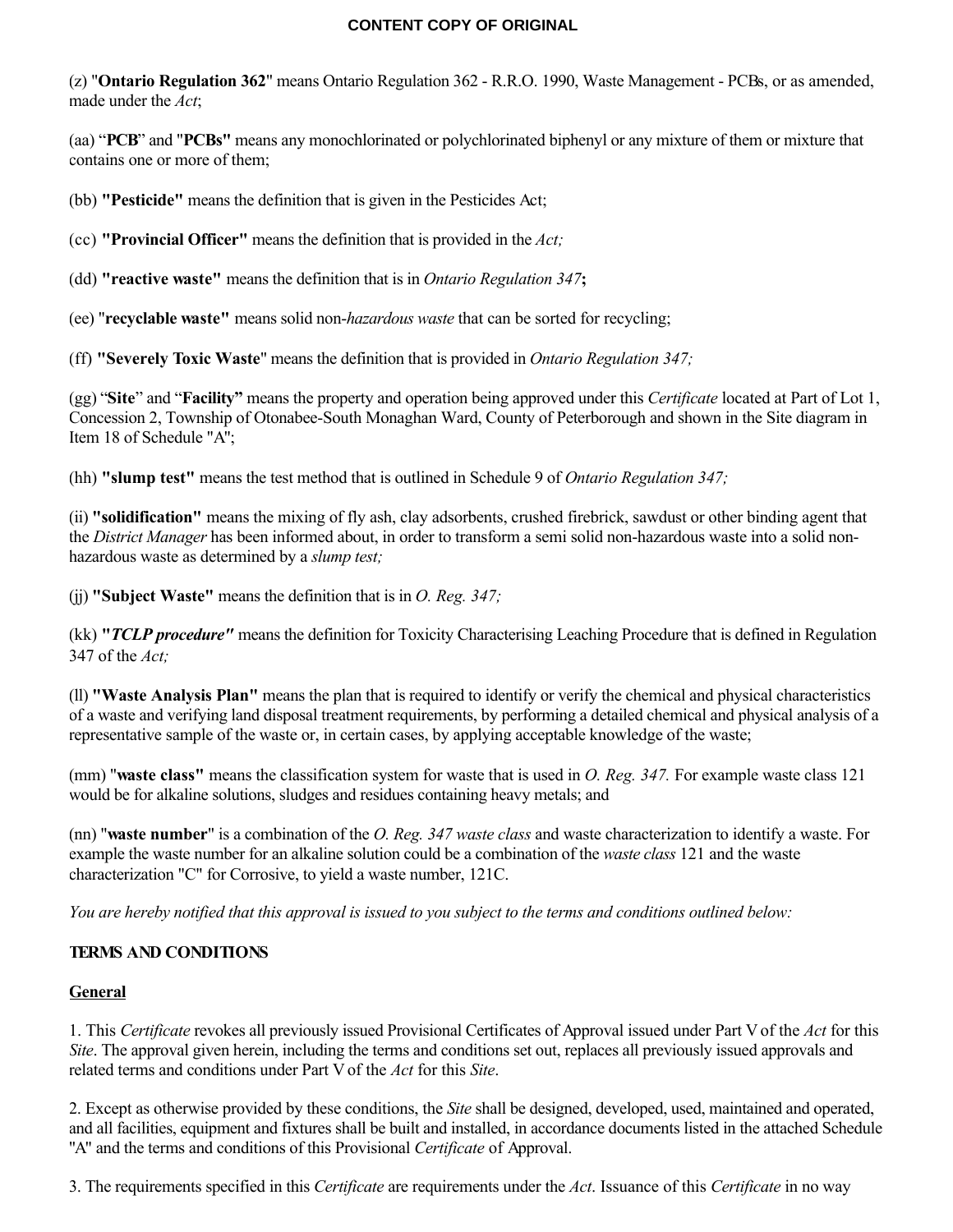abrogates the *Company's* legal obligations to take all reasonable steps to avoid violating other applicable provisions of this legislation and other legislation and regulations.

4. The requirements of this *Certificate* are severable. If any requirements of this *Certificate*, or the application of any requirement of this *Certificate* to any circumstance, is held invalid, the application of such requirement to other circumstances and the remainder of this *Certificate* shall not be affected in any way.

5. The *Company* must ensure compliance with all terms and conditions of this *Certificate*. Any non-compliance constitutes a violation of the *Act* and is grounds for enforcement.

6. (a) The *Company* shall, forthwith upon request of the *Director*, *District Manager*, or *Provincial Officer,* furnish any information requested by such persons with respect to compliance with this *Certificate,* including but not limited to, any records required to be kept under this *Certificate;* and

(b) In the event the *Company* provides the *Ministry* with information, records, documentation or notification in accordance with this *Certificate* (for the purposes of this condition referred to as "Information");

(i) the receipt of Information by the *Ministry*;

(ii) the acceptance by the *Ministry* of the Information's completeness or accuracy; or (iii) the failure of the *Ministry* to prosecute the *Company*, or to require the *Company* to take any action, under this *Certificate* or any statute or regulation in relation to the Information;

shall not be construed as an approval, excuse or justification by the *Ministry* of any act or omission of the *Company* relating to the Information, amounting to non-compliance with this *Certificate* or any statute or regulation.

7. The *Company* shall allow *Ministry* personnel, or a *Ministry* authorized representative(s), upon presentation of credentials, to;

(a) carry out any and all inspections authorized by Section 156, 157 or 158 of the *Act*, Section 15, 16 or 17 of the **Ontario Water Resources Act**, R.S.O. 1990, or Section 19 or 20 of the **Pesticides Act**, R.S.O. 1990, as amended from time to time, of any place to which this Provisional *Certificate* of Approval relates; and

(b) without restricting the generality of the foregoing, to:

(i) enter upon the premises where records required by the conditions of this *Certificate* are kept; (ii) have access to and copy, at reasonable times, any records required by the conditions of this *Certificate*;

(iii) inspect at reasonable times any facilities, equipment (including monitoring and control equipment), practices, or operations required by the conditions of this *Certificate*; and

(iv) sample and monitor at reasonable times for the purposes of assuring compliance with the conditions of this *Certificate*.

8. Where there is a conflict between a provision of any document referred to in Schedule "A", and the conditions of this *Certificate*, the conditions in this *Certificate* shall take precedence. Where there is a conflict between the documents listed in Schedule "A", the document bearing the most recent date shall prevail.

9. Any information relating to this *Certificate* and contained in *Ministry* files may be made available to the public in accordance with the provisions of the **Freedom of Information and Protection of Privacy Act**, R.S.O. 1990, C. F-31.

10. All records and monitoring data required by the conditions of this *Certificate* must be kept on the *Company*'s premises for a minimum period of two (2) years from the date of their creation unless otherwise specified in this *Certificate.*

#### **Notification**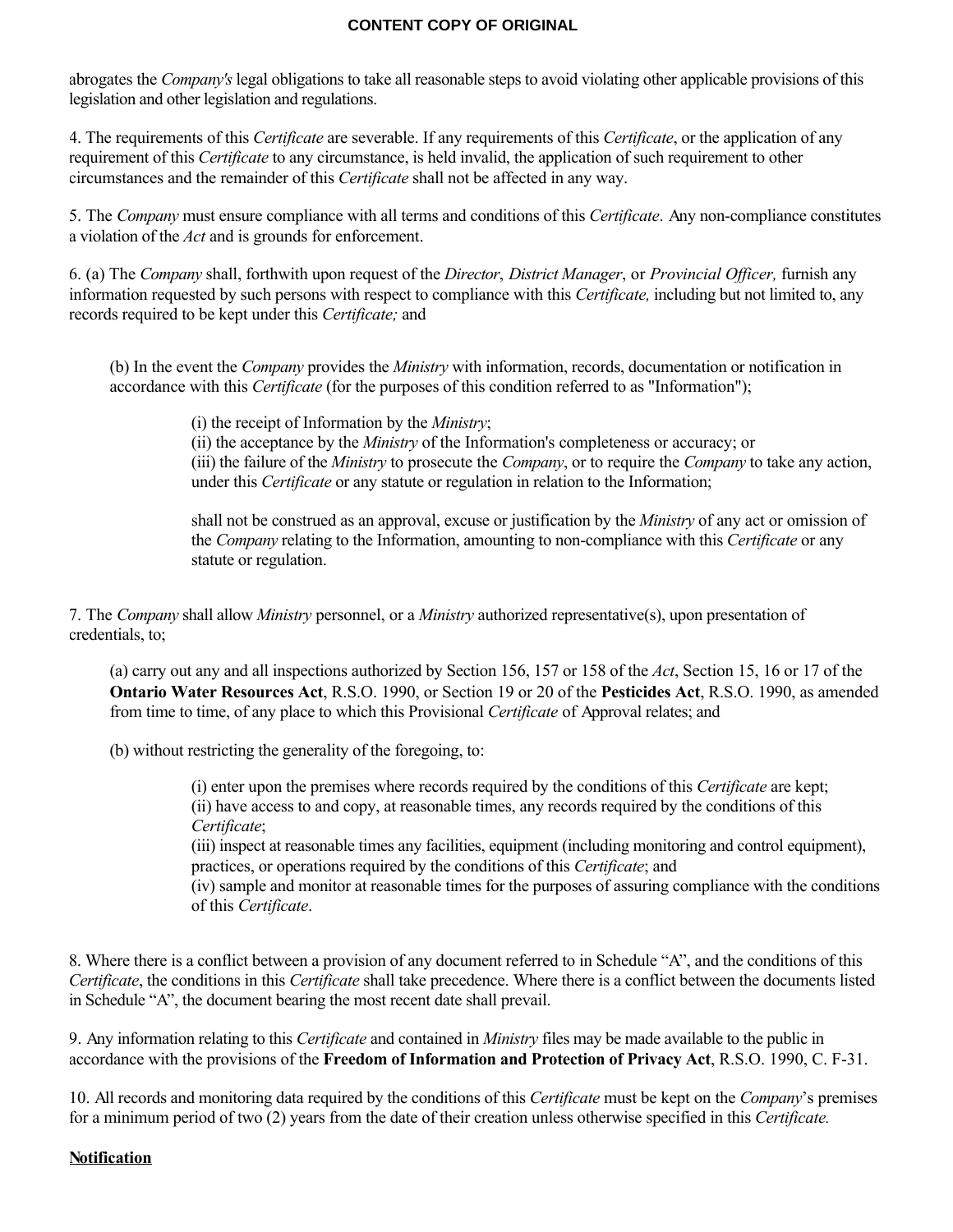11. The *Owner* shall ensure that all communications/correspondence made pursuant to this Provisional Certificate of Approval reference this *Certificate*.

12. The *Owner* shall notify the Director and *District Manager* in writing of any of the following changes, within thirty (30) days of the change occurring:

- (a) change of Company or name of Company;
- (b) change of address or address of new Company;

(c) change of partners where the Company is or at any time becomes a partnership, and a copy of the most recent declaration filed under the **Business Names Act**, 1991 shall be included in the notification to the *Director*; and (d) any change of name of the corporation where the Company is or at any time becomes a corporation, and a copy of the most current "Initial Notice or Notice of Change" (form 1 or 2 of O. Regulation 182, Chapter C-39, R.R.O. 1990, as amended from time to time), filed under the **Corporations Information Act** shall be included in the notification to the *Director*.

13. In the event of any change in ownership of the *Site*, the *Owner* shall notify in writing the succeeding owner of the existence of this Provisional *Certificate* of Approval, and a copy of such notice shall be forwarded to the *Director* and *District Manager.*

## **General** *Site* **Operations**

14. The following is the list of waste that the *Site* is allowed to receive: non-hazardous solid waste, liquid industrial waste and *hazardous waste* limited to *waste classes* 111 to 114 inclusive, 121, 122, 123, 131 to 135 inclusive, 141 to 148 inclusive, 149, 150, 211, 212, 213, 221, 222, 231, 232, 233, 241, 242, 251 to 254 inclusive, 261 to 270 inclusive, 281, 282, 311, 312, and 331 as described in the Ministry of the Environment's "New Ontario Waste Classes" document dated January 1986 or as amended.

15. The *Company* shall receive no more than 200 cubic metres of wastes per day at the *Site.*

16. The *Company* shall ensure that the total amount of waste leaving the *Site* and directed for direct or indirect disposal, does not exceed 200 cubic metres on any one day.

17. a) The storage of waste at the *Site* shall not exceed the following amount

(i) 400 cubic metres of Liquid Industrial and *hazardous wastes;*

- (ii) 200 cubic metres of Solid *hazardous wastes*;
- (iii) 400 cubic metres of Solid Non-Hazardous Wastes;
- (iv) 1.8 cubic metres of *PCB* Waste until November 30, 2010; and
- (v) After November 30, 2010, the *Site* shall not store any *PCBs;*

b) The amount of waste stored at the *Site* shall be reported weekly to the *District Manager* in electronic format*;* and

c) Any exceedance of the waste storage quantities shall be immediately reported to the *Ministry's District Office.*

18. The *Site* shall not receive *Severely Toxic Waste*.

19. The allowed receipt and storage at the *Site* of *waste class* 312 (Pathological Waste) shall be limited to sharps and syringes only.

20. Waste may be only received at the *Site* between 07:00 hours and 20:00 hours, if allowed by local municipal zoning restrictions, from Monday to Saturday. Off-loading vehicles already received, loading materials onto outbound vehicles, sampling, conducting indoor transfer operations, performing inventory, parking of in-transit vehicles and vehicles not related to the operation of the *Site* may be performed 24-hours a day.

21. The *Site* may receive waste that has been generated within Canada, the United States, all Caribbean countries and all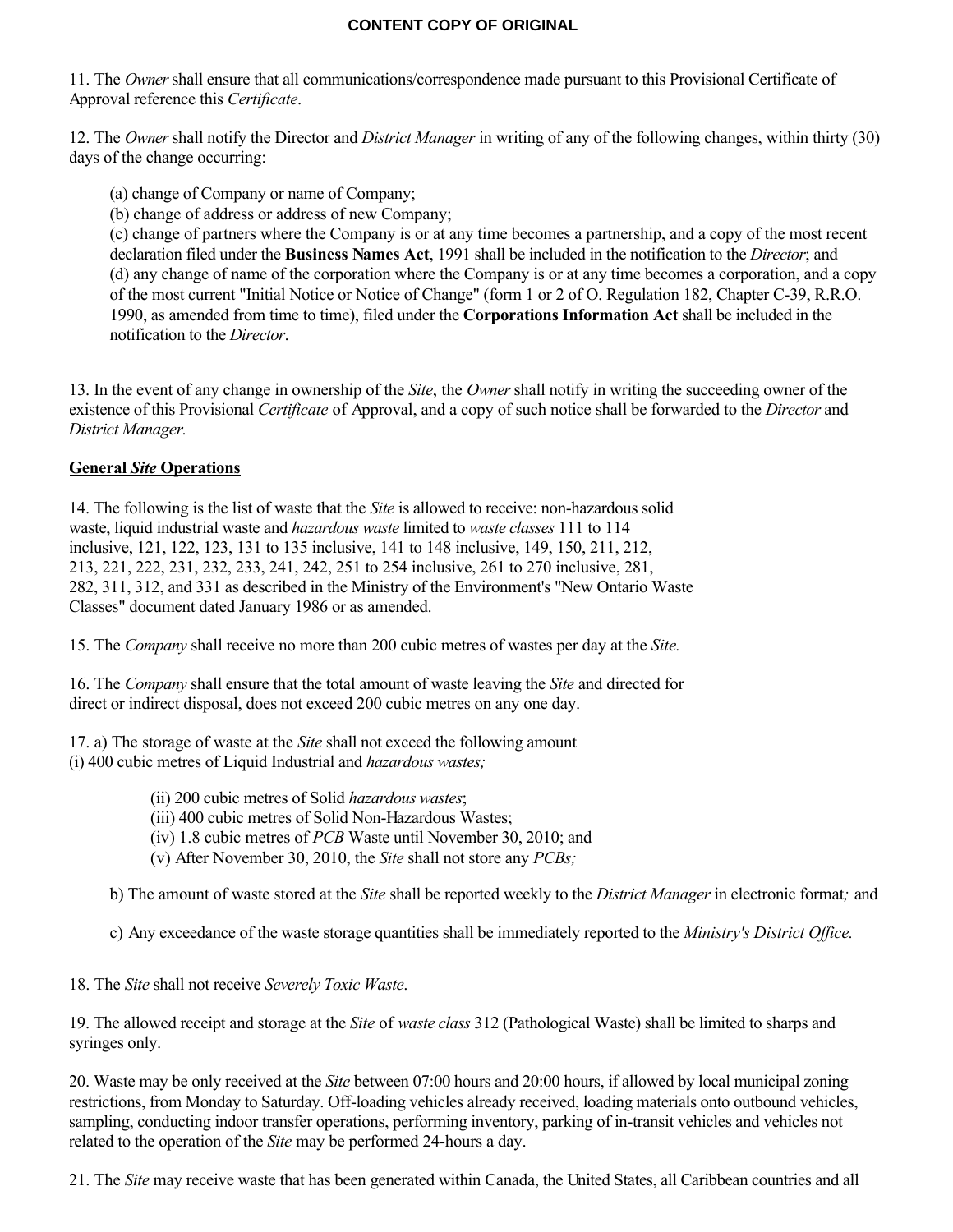countries that are signatories to the Basel Convention on the Control of Transboundrary Movements of *hazardous waste* and their Disposal.

22. (a) The *Site* shall be operated and maintained by a *Competent Supervisor* in an environmentally safe manner which ensures the health and safety of all persons including that of the surrounding community and minimizes visual impacts, dust, odours, pests, litter and noise; and

(b) If at any time, problems such as dust, odours, pests, litter, noise or other nuisances are generated at the *Site*, the *Company* shall take appropriate remedial action immediately. Appropriate measures may include temporary ceasing of all operations until the problem is rectified and measures have been undertaken to prevent future occurrence.

23. The *Company* shall ensure that all vehicles leaving the *Site*, including any backhoe used to mix waste at the *Site,* do not drag off waste, dirt and/or other material from the *Site* that may become a contaminant or nuisance.

24.0 The following shall apply regarding waste at the *Site:*

24.1 (a) The *Company* may *bulk hazardous waste* or non-*hazardous waste* at the *Site* as long as the *bulking* is in accordance with the definition of "*bulking*";

(b) The Company may *blend* a non-hazardous solid waste or non-hazardous *liquid waste* at the *Site* as long as the *blending* is in accordance with the definition of "*blending*" ;

(c) *Waste numbers* 251L, 252L and 253L may be *blended* to create *waste number* 254L;

(d) *Listed Waste* of the same *waste number* may be *bulked* but shall remain a *Listed Waste;*

(e) If a *Listed Waste* is mixed, *bulked* or *blended* with any other waste, the resulting mixture shall be all classified as a *Listed Waste;*

(f) The *waste number* of a *hazardous waste,* shall not be changed by the *Owner* once received at the *Site* with the following exceptions: i. wastes received in *lab pack* form and the contents of the smaller containers are *bulked* into larger containers of similar waste characteristics for the sole purposes of transporting waste for final disposal. All other *bulking*, transferring and waste management activities are not permitted to de-list waste with the H, A, B, or S *hazardous waste* characterization suffix;

ii. *Hazardous wastes* of different *waste classes* may be *blended* together if they have the same *LDR* treatment requirements;

> iii. In the event that *hazardous waste* of different *waste classes* were *blended* together in accordance with Condition 24 (f) ii, then the *waste class* of the resulting *blended* waste shall be that of the more dominant *waste class;*

(g) Notwithstanding Condition 24.1 (e) and 24.1 (f), if a *Listed Waste* is *blended* with any other waste, the hazardous component of the more stringent treatment requirement shall apply;

(h) As required by Conditions 66 (c) and 71 (l) of this *Certificate,* the *Owner* shall keep a detailed record of any *hazardous waste* that is received at the *Site* and leaves the *Site* either with a different *waste number* or as a non-*hazardous waste*;

(i) If the *bulking, blending* or mixing of a *hazardous waste* results in treatment of the waste in accordance to Sections 75, 76, 77, 78 79, 82 and 83 of Regulation 347, then a *Waste Analysis Plan* is required;

(j) If a *Waste Analysis Plan* is required, it shall be developed and carried out in accordance with Regulation 347 and Section 7.0 of the *Ministry's Land Disposal Restrictions* (*LDR*) Handbook, hereafter referred to as the *handbook;*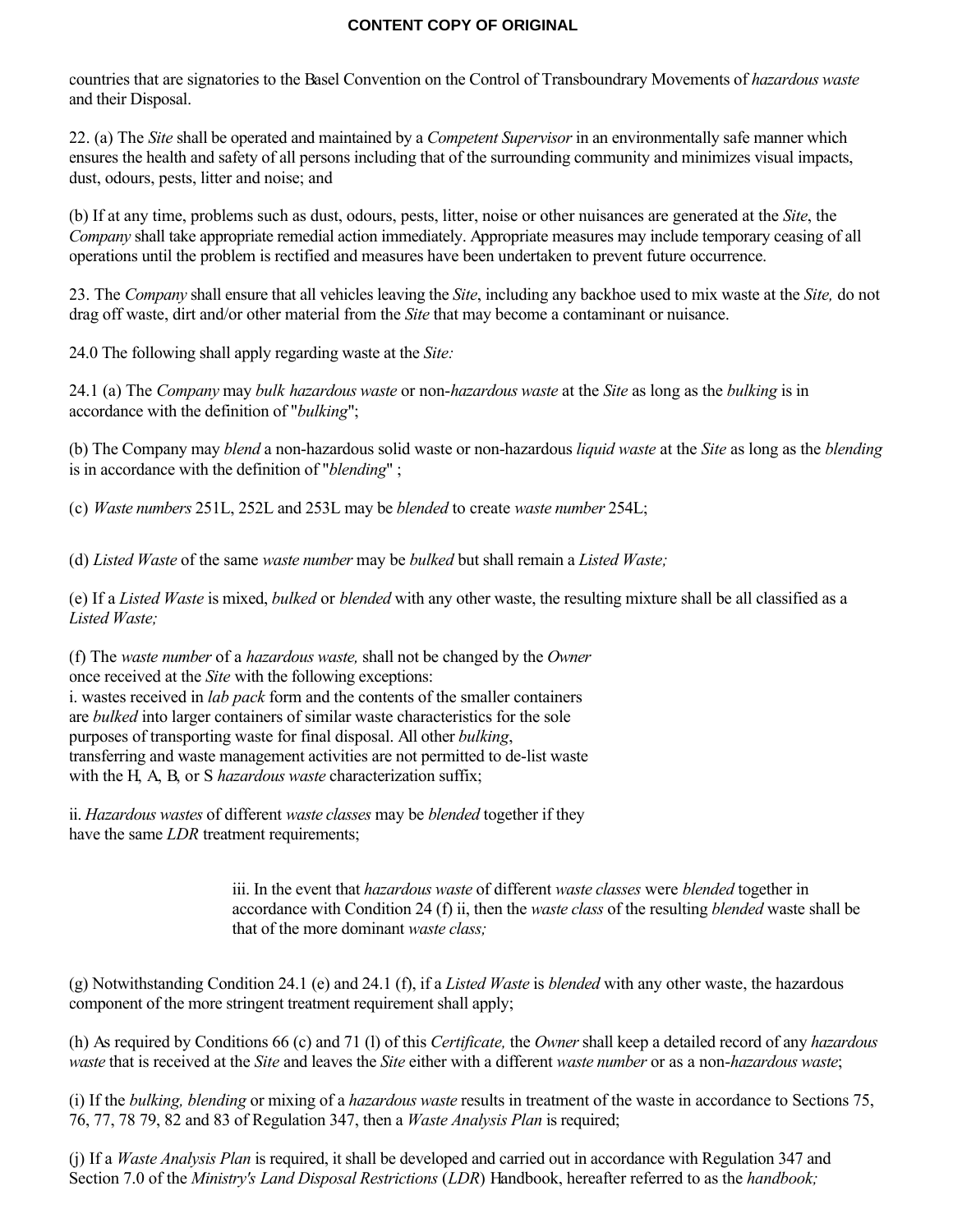(k) Records that are required to be kept as outlined in Section 7.0 of the *handbook,* shall be kept during the active period of on-*Site* treatment and for at least two years after the treatment ceases;

(l) For wastes that are subject to *LDR*, the *Owner* shall follow the notification, reporting and record-keeping requirements that are outlined in Regulation 347 and the *handbook;*

(n) The *Owner* shall maintain for a period of five (5) years, a record available for inspection, tracking the path of waste movement through the *Site* for *Listed Waste* including as a minimum;

(i) Date of receipt of the waste, including manifest number;

(ii) *Waste class* and waste characteristic;

(iii) Volume or mass of waste received; and

(iv) Date and location of disposition of the *Listed Waste*, including the manifest number;

(o) *Hazardous waste* may be *blended* with another *hazardous waste* under the following conditions: i) only compatible *hazardous wastes* may blended and that also have the same *LDR* treatment requirements;

> ii) no *characteristic waste* shall be *bulked* or *blended* if the only purpose of the *bulking* or *blending* is to dilute the waste; iii) no *hazardous waste* may be *bulked* or *blended* unless the waste has first been tested and characterized; and iv) all products of *bulking* and *blending* shall be properly characterized (including testing as necessary to establish the correct characterization) before being disposed of;

(p) The following types of waste shall not be *blended* together:

i) Wastes that are not in the same physical state;

ii) Wastes that are not like waste (e.g. oil and solvent);

iii) Waste with different primary waste characterization (e.g.  $T$  and  $H$ ,  $L$  and  $T$ );

iv) Waste that are not similar in composition (e.g. organic and inorganic);

v) if combining the wastes results in dilution of regulated constituents;

vi) *Hazardous waste* that are subject to the *LDR* requirements that are combined

with waste that are not subject to the *LDR* requirements;

vii) A *hazardous waste* that is subject to *LDR* with any

other *hazardous waste* if they have different *LDR* treatment requirements; and

viii) Combining waste to change the nature of the waste (e.g. a T (leachate toxic

waste) with a non-*hazardous waste* to create a non-*hazardous waste);*

(q) If a backhoe is used for *bulking* and/or *blending* of a particular solid waste, such backhoe must be fully cleaned before it can be used for the *bulking* and/or *blending* of a different waste or before it can be used for another purpose at the *Site* or off the *Site*;

(r) If it is discovered that a manifested waste at the *Site* was improperly labelled, the *Owner* shall inform in writing the generator of the waste, the *District Manager* and the Hazardous Waste Information Network (HWIN) section of the *Ministry* with a copy to the *District Manager* of all of the details of the waste, the improper labelling and action taken by the *Owner;*

(s) The *Owner*, when transferring *lab pack* material shall record the dispersal of contents of each *lab pack* by identifying each container that waste is transferred to with a unique identifier. The *Owner* shall comply with all labelling required by this *Certificate* and that required by all other applicable regulations;

(t) Except as noted in Condition 24.1 (u) of this *Certificate,* the largest container that can be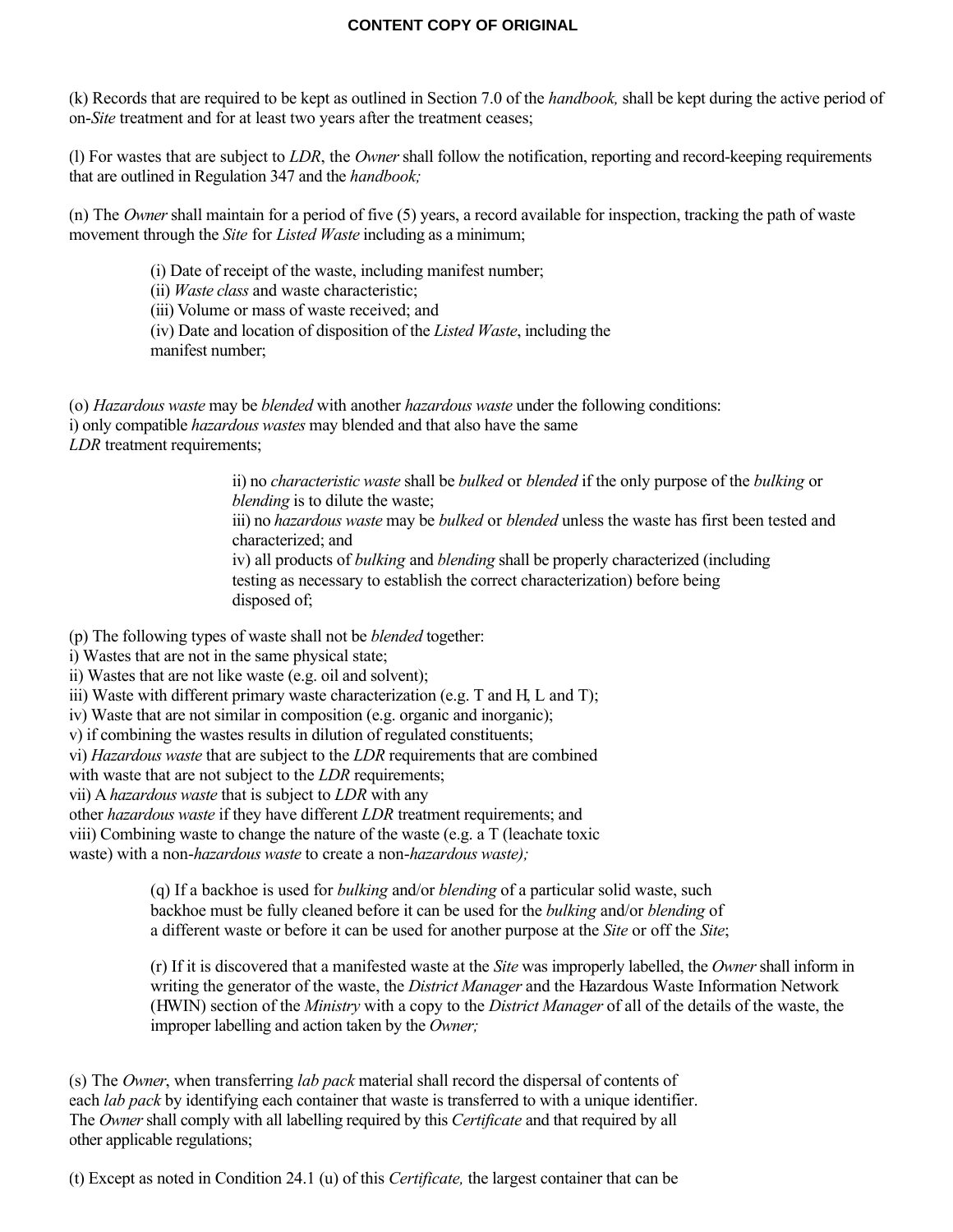used for *bulking* liquids or to hold a *liquid waste* at the *Site* is a tote of maximum size of 1000 litres;

(u) The *Site* is allowed to have on-*Site* a maximum of three (3) tankers, each of maximum capacity of 24,600 litres for the purpose of *bulking* waste;

(v) Any of the three tankers referred to in 24.1 (u) that are on-*Site* and that contain any waste shall be parked overnight in the transfer building at the *Site;*

(w) The *Owner* shall store and dispose any contaminated ice at the *Site* as a liquid industrial waste;

(x) The *Owner* shall keep a written record of the amount of ice generated at the *Facility* and provide a summary of the records in the annual report that is required to be provided to the *Ministry;*

(y) Any waste that is classified as a solid waste needs to be able to pass the *slump test;*

(z) The *Owner* shall not change a waste that is characterized as a *liquid waste* to a characterization as a solid waste unless it passes the *slump test* for a solid;

(aa) Waste that are not of the same physical state, for example a liquid and a solid, may not be mixed together; and

(bb) The *Owner* shall ensure that all of the wastes generated at the *Site* are disposed in accordance with *O. Reg. 347;* and

24.2 a) *Solidification* carried out at the *Site* for liquid industrial waste is limited to the *solidification* of nonhazardous liquid industrial waste as described in the latest Design and Operations Report that is identified in Schedule "A", which forms part of this *Certificate;*

> b) A record shall be maintained indicating the origin of all waste in each batch of processed waste. Included in the records shall be the date of processing and to which location the processed waste was transferred. The records shall be maintained for a minimum of two (2) years at the *Site*;

c) The *Owner* shall ensure that waste received for *solidification* is non-hazardous;

d) There shall be no *solidification* processing of ignitable wastes (I);

e) fly ash, clay adsorbents, sawdust, and crushed firebrick are the only binders allowed for solidification;

f) The use of any other type of solidification reagents other than those listed in Section 24.2 e) shall be used only after written notification to the *District Office* of the *Ministry;*

g) As a minimum requirement, each batch of processed waste must be in compliance with at least two slump tests drawn from different locations of the batch waste to indicate that the waste is not a *liquid waste* prior to loading the waste for transportation from the *Site;*

h) Processed waste must be in compliance with all slump tests to indicate that the processed waste is not a *liquid waste;*

i) The *Owner* shall ensure that each batch of *solidified liquid waste* processed at the *Site* is inspected by a *Competent Person* prior to loading the waste for transportation from the *Site* to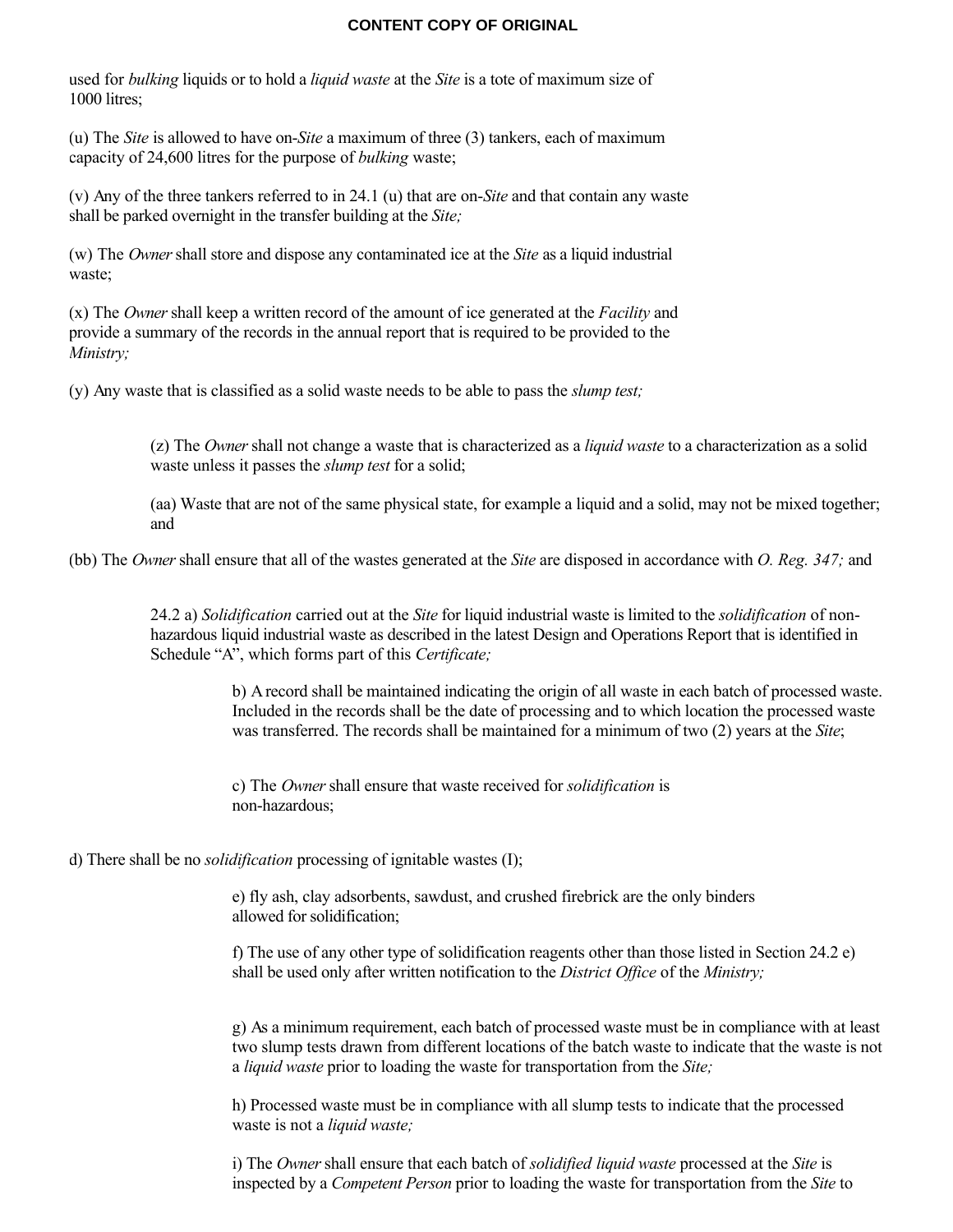ensure that it is not a *liquid waste* and is being disposed of in accordance with the *Act* and O. Reg. 347;

j) As a minimum requirement, one *TCLP procedure* shall be taken for a one (1) week representative sample for every three (3) months of processed waste and the results shall meet the *TCLP* requirements that define a non-hazardous waste as per Schedule 4 of *Reg. 347* prior to loading the waste for transportation from the *Site;*

k) A record of the testing and inspections required by Conditions 24.2 h) and 24.2 j) shall be recorded in a daily log book and shall be included as part of the annual report as described in Condition 71 of this *Certificate*; and

l) *Hazardous waste* received at the *Site* shall not be *solidified;* and

24.3 a) If as a result of *blending, bulking* or *solidification* of waste, a process upset occurs that results in an excessive or uncontrolled release of heat, odour, vapours or any other contaminant, or should a fire occur, the *Owner* shall:

> (i) immediately cease the processing of waste within the treatment cells; (ii) report the process upset to the Ministry in accordance with the reporting requirements in the *Act;* (iii) immediately take all necessary actions to minimize and ameliorate any adverse effect on the natural environment caused by the upset; and (iv) conduct an investigation to determine the cause of the upset; and

b) Prior to resuming processing operations, and in any case no later than three (3) working days after the processing operations have been ceased in accordance with Condition 24.3 a) of this *Certificate,* the *Owner* shall submit a written report of the occurrence to the *District Manager.* The written report shall outline the cause(s) of the upset and shall describe the proposed actions to be taken, including remedial measures, managerial or operational changes to reasonably avoid the recurrence of similar incidents.

25. The *Owner* shall have in place a waste acceptance and rejection procedure to ensure that only wastes approved under this *Certificate* are received at the *Site.* The waste acceptance procedure shall include, as a minimum:

(a) A written screening procedure for incoming waste;

(b) The screening shall include screening criteria, a review of the process which generates the waste and/or required sampling and analysis of a representative sample of the incoming waste stream;

(c) All incoming and outgoing wastes shall be inspected and tested as detailed in Schedule "B" and "C" of this *Certificate,* prior to being received, processed, transferred and shipped to ensure wastes are being managed and disposed of in accordance with the *Act* and *O. Reg. 347;*

(d) The *Owner* shall have a tracking system that assigns a tracking number to each incoming waste;

(e) The *Owner* shall have in place within sixty (60) days of issue of this certificate a robust data management system to track the waste that is required by Condition 25 d);

(f) The data management system required by condition 25 e) shall contain the following information as a minimum:

i. The tracking number assigned by the *Owner* to track the incoming waste;

ii. Location where the waste came from;

iii. Identify whether the waste is a *Subject Waste;*

iv. Waste Manifest number for any *Subject Waste;*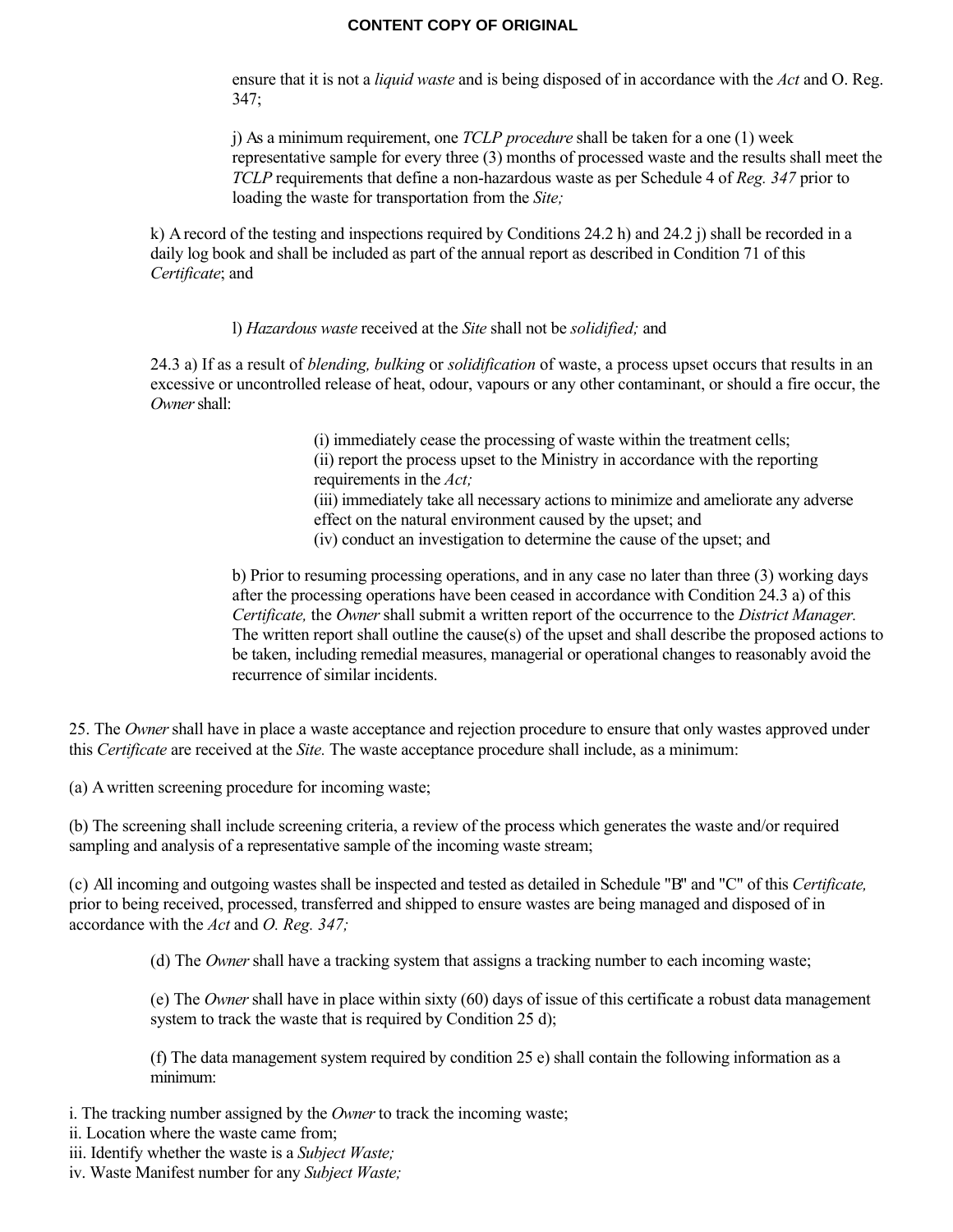v. The date the waste was received;

vi. Any analysis that was done on the waste;

v. The quality, quantity and nature of the waste;

vii. Identify if the waste is a *hazardous waste* that is subject to *LDR;*

viii. If the waste is subject to *LDR,* an identification of how the waste would be managed such that the *Owner* would be compliant with the *LDR* of *O. Reg. 347;*and

ix. Any other information required so that the *Owner* can be compliant with *O. Reg. 347;*

(g) Inspecting all incoming waste loads, reconciling the load with incoming documentation, performing screen tests and assessing against criteria, as applicable, to ensure that the waste being received matches that obtained through the screening analysis; and

(h) Verifying waste stream characteristics through an on-going testing program.

26. Notwithstanding the requirements of Condition 25 of this *Certificate*, the *Company* shall take all reasonable actions in the way of laboratory, compatibility and bench testing of waste and materials to ensure that the *bulking*, *blending*, *solidification* and transfer of wastes at the *Site* would not result in uncontrollable reactions that could result in a fire or release of contaminants to the natural environment.

27. To insure that the company is in compliance with *Lands Disposal Restrictions (LDR),* the following shall be followed as a minimum:

a) In addition to *LDR* provisions in Regulation 347, the *handbook* and this *Certificate,* the *Owner* shall follow the procedure that is outlined in Item 18 of Schedule "A" for determining the appropriate management of *hazardous waste;*

b) The *Owner* shall ensure that *hazardous waste* accepted at the *Site* and destined for land disposal are subject to the *LDR* under *O. Reg. 347* and shall not be land disposed unless it meets the treatment/standard requirement;

c) The only exception to *LDR* being applicable to *hazardous waste* that is managed by the *Owner* is for *hazardous waste* that falls within the scope of Section 80 and 81 of *O.Reg. 347;*

d) For exemptions from *LDR* that are being claimed under the Section 80 of *O. Reg. 347* regarding Small Quantity Generator (SQG), the following must apply as a minimum:

i. The generator did not mix, *blend* or *bulk* the SQG waste with any other materials;

ii. The generator generates less than 100 kilograms of *hazardous waste* in a month;

iii. The waste are held in sealed containers that weighs no more than 250 kilograms, including the weight of the container;

iv. If wastes in quantities greater than 250 kilograms including the weight of the

container are accepted as SQG or as household hazardous waste at the

*Site,* the *Owner* must be able to demonstrate that the provisions of

Section 80 and/or 81 of *O. Reg. 347* apply to such waste;

v. the container and its seal comply with the requirements of the latest version of the *Guidance Manual;*

vi. There is a signed certificate affixed to the sealed containers that is filled

out in accordance with the *Guidance Manual;* and

vii. The *Company* did not break the seal on the container;

e) If the seal is broken on a Small Quantities container, the waste shall be considered a *hazardous waste* and would be subject to *LDR* requirements;

f) *Lab packs* that do not have the Section 80 Small Quantity Generator exemption shall be separated by the *Owner* to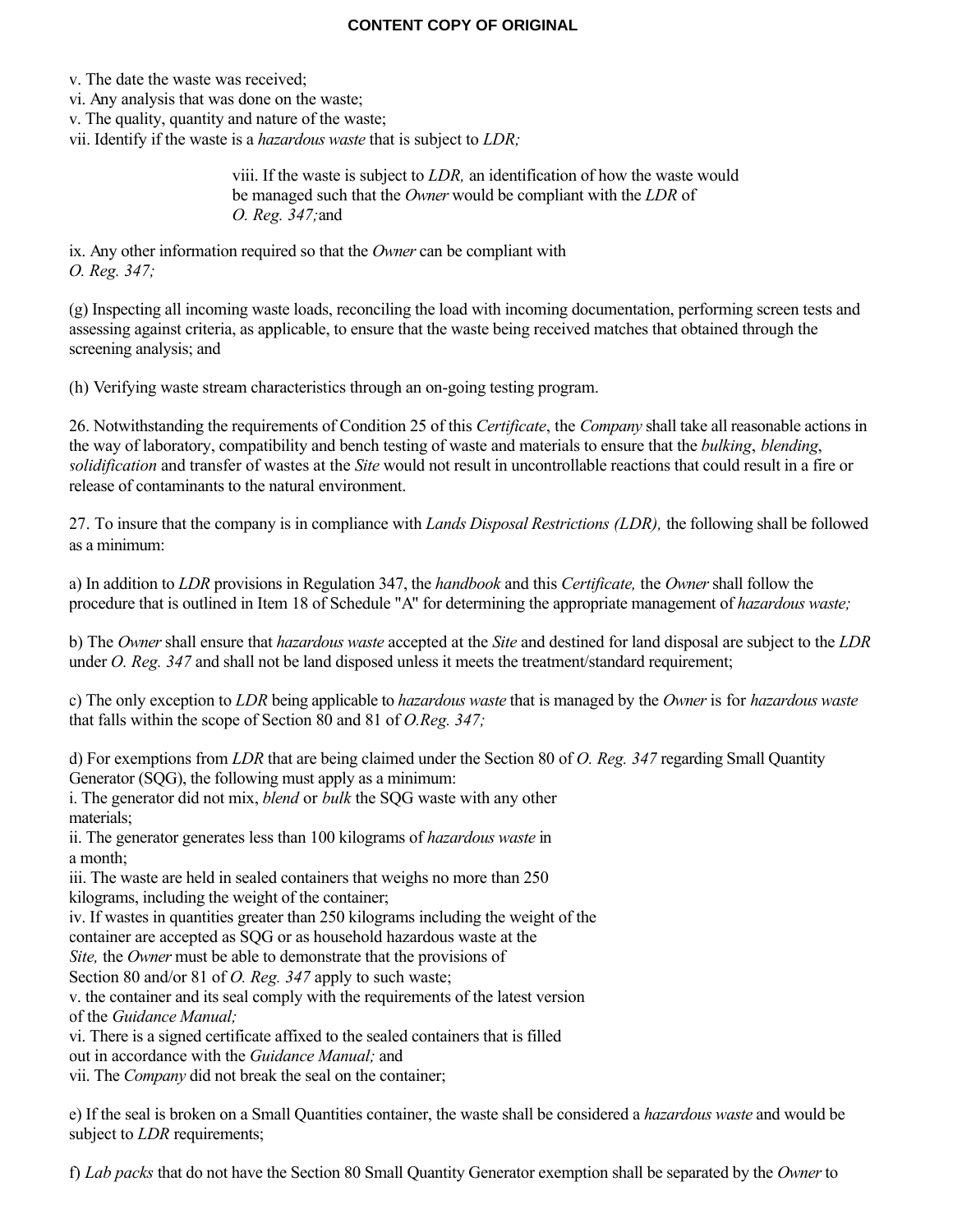identify those waste that have to meet *LDR* treatment requirements and those that contain waste that do not have to meet the *LDR* treatment requirements;

g) If lab-packed waste that do not have to meet *Land Disposal Restriction* requirements are mixed with waste that have to meet the treatment requirements, the combined wastes must meet the *LDR* land disposal treatment requirements;

h) Residual waste which is a *hazardous waste* generated at the *Site* is subject to *LDR* under *O. Reg.347* and shall not be disposed of unless the wastes meets the *LDR* treatment standard requirement that are outlined in *O. Reg. 347*;

i) Wastes subject to *LDR,* shall not be mixed, *bulked* or *blended* with wastes which have different treatment requirements set out in the relevant Schedule of *O. Reg. 347*;

j) For any waste destined for land disposal, the *Owner* shall ensure that there is analysis for such waste for all relevant regulated constituents;

k) The *Owner* shall maintain on-*Site* a written or digital record related to *LDR*. The record shall include :

(i) Copy of the original *LDR* Notification Form for the waste from the original generator; (ii) Description of any *bulking* or *blending* of the waste; (iii) Copy of the *LDR* Notification form that was submitted by the *Owner* to the receiver of the waste; and (iv) Appropriate copies of waste manifests;

l) The records required by Condition 27 k) shall be kept on *Site* for a minimum of three (3) years and shall be available for inspection by a *Provincial Officer* at all reasonable times;

m) Records related to data, analysis and other information used in preparation of a Generator Registration Report (GRR) shall be kept for a minimum of three (3) years from the submission of the GRR;

> n) The Annual Report submitted in accordance with Condition 71 of the *Certificate* shall include a detailed monthly summary of the type (by *waste class* and characteristic) and quantity of waste received at the *Site* for *LDR*, the amount of residual waste, if any, that was generated at the *Site* that is subject to *LDR* and the amount of waste subject to *LDR* that was sent to a receiving facility;

> o) For any month where there is a greater than 10% discrepancy in the amount of waste that is subject to *LDR* that is received and generated at the *Site,* to what is sent to a receiving site that is licensed to deal with waste that is subject to *LDR*, the *Owner* shall try to identify the reason for the discrepancy and shall report on their findings in the Annual Report that is required by Condition 71;

p) *hazardous waste* that is received at the *Site* from residential sources that were collected at a depot for *Municipal Hazardous and Special Waste* (*MHSW*) as provided for in Section 81 of Regulation 347, shall be exempt from *LDR* requirements as long as the following applies:

i) the container holding such waste has a label, indicating that the waste is a waste

from a *MHSW* depot;

ii) that the waste generation facility identification is provided;

iii) a description of the container contents is provided;

iv) that there is a certification statement that is that is signed by a person who

has knowledge of the nature and source of the waste that is affixed to the waste container;

v) the waste remains in the original container in which it was received;

vi) except as noted in Condition 27 q) the original container is sealed; and

vii) the waste is segregated from waste that is subject to *LDR;*

q) *hazardous waste* from a *MHSW* depot that falls within the scope of Section 81 of *O. Reg. 347* that is *bulked* at the *Site* with other similar *MHSW*, is not subject to *LDR;*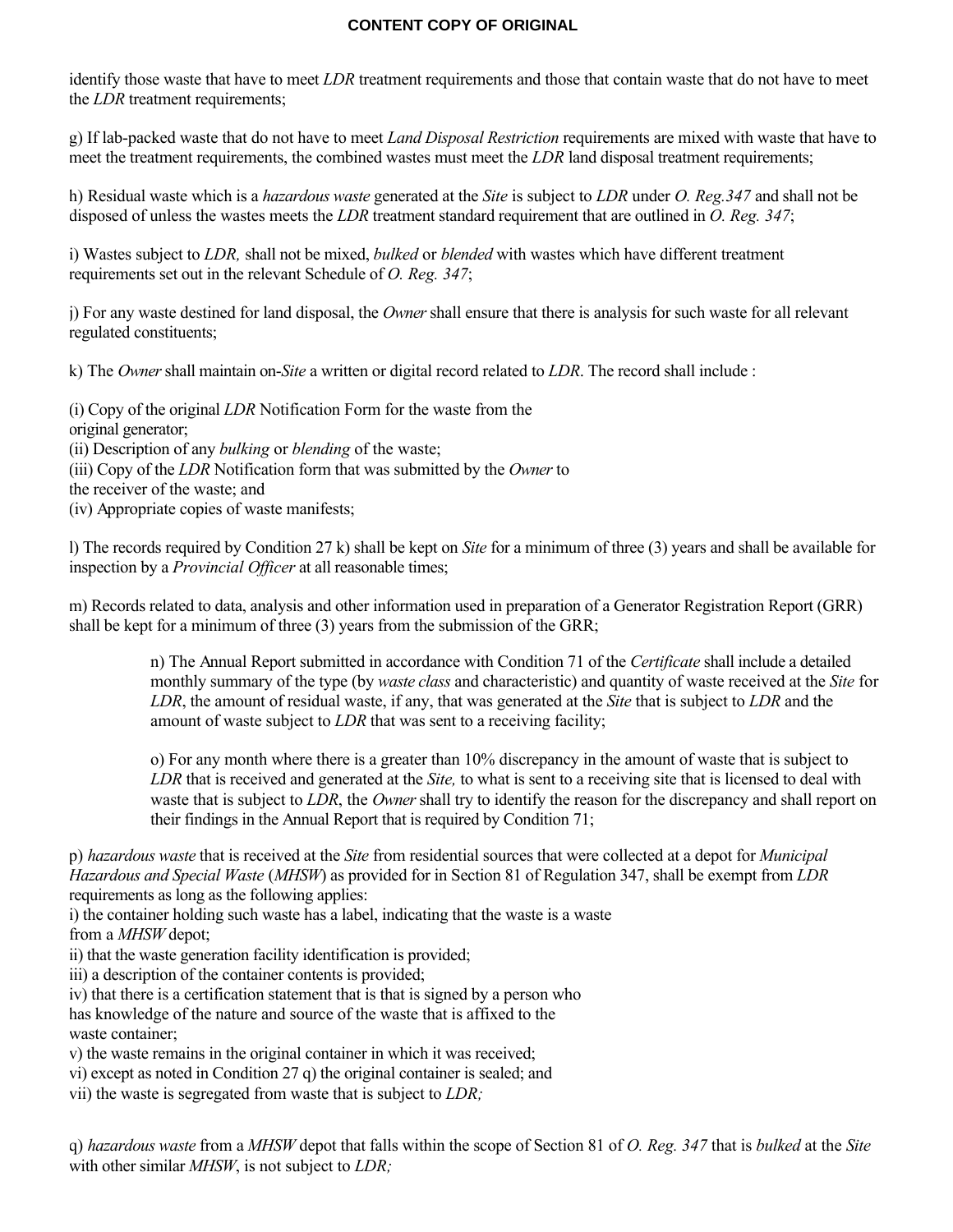r) a) The waste to which section 27 q) applies shall be labelled that the wastes are not subject to *LDR* treatment requirements in accordance with Section 81 of *Ontario Regulation 347* provided that:

(i) the label identifies the waste as having been *bulked* with similar *MHSW*;

(ii) the Section 81 of *O. Reg. 347* exemption is noted;

(iii) the waste is segregated from waste that is subject to *LDR;*

(iv) the person making the label is a *Competent Person* and their name is identified on the label; and

(v) the container holding the mixed *MHSW* is sealed; and

b) The implementation of Condition 27 r) a) shall be within one (1) month of issue of this *Certificate;*

s) If *MHSW* were *blended* or *bulked* with any other *hazardous waste* that is not *MHSW*, the resulting mixed or *bulked* waste all becomes subject to *LDR;*

t) Where a container holds a *hazardous waste* that is subject to *LDR* where Condition 27 s) applies, the container shall be clearly labelled to indicate that it contains waste subject to *LDR;*

u) For *LDR waste,* only *hazardous waste* subject to *LDR* with the same *LDR* treatment standard(s) may be *bulked* together;

v) Where the *Owner* has *bulked* or *blended* the *LDR waste,* the *LDR* notification form required by Section 84 of Regulation 347 must be amended to identify this processing, and must be forwarded to the next receiver of the *LDR waste;*

w) Where the *Owner* has *bulked* or *blended* waste such that it becomes subject to *LDR,* the *Owner* shall provide a notification form, which complies with Section 84 of *Ontario Regulation 347,* to the receiver to whom the *Owner* is transferring the waste;

x) The notification form referred to in Condition 27 v) and w) above shall be sent in advance of, or with, the first transfer of waste. The notification form only needs to be resent if the physical or chemical properties of the waste has change at which time a revised notification form must be sent in advance of, or with, the first transfer of the changed waste;

y) The *Owner* shall request generators of *LDR* waste to notify the *Owner* of any changes or process modifications which may affect the *waste class* and/or waste characteristics;

z) The *Owner* shall follow the requirements of *O. Reg. 347* and the *handbook* for any *LDR* provision that is not covered by Condition 27 of this *Certificate*; and

aa) If there is a conflict between any Condition of this *Certificate* and *O. Reg. 347* or the *handbook,* the requirement of *O. Reg. 347* shall be followed.

28. a) The *Owner* shall ensure that all internally generated wastes are properly identified, classified, recorded, inventoried and shipped off of the *Site* in accordance with *O. Reg.* 347 or the *handbook;*

b) The *Owner* shall develop a data system to track internally generated waste;

c) The *Owner* shall assign a tracking number to identify internally generated waste;

d) The inventory record of the internally generated waste shall contain the following information as a minimum:

i. The tracking number assigned by the *Owner* to track the waste;

ii. How the waste was generated;

iii. The date the waste was generated;

iv. Any analysis that was done on the waste;

v. The quality, quantity and nature of the waste;

vi. Identify whether the waste is a *Subject Waste*;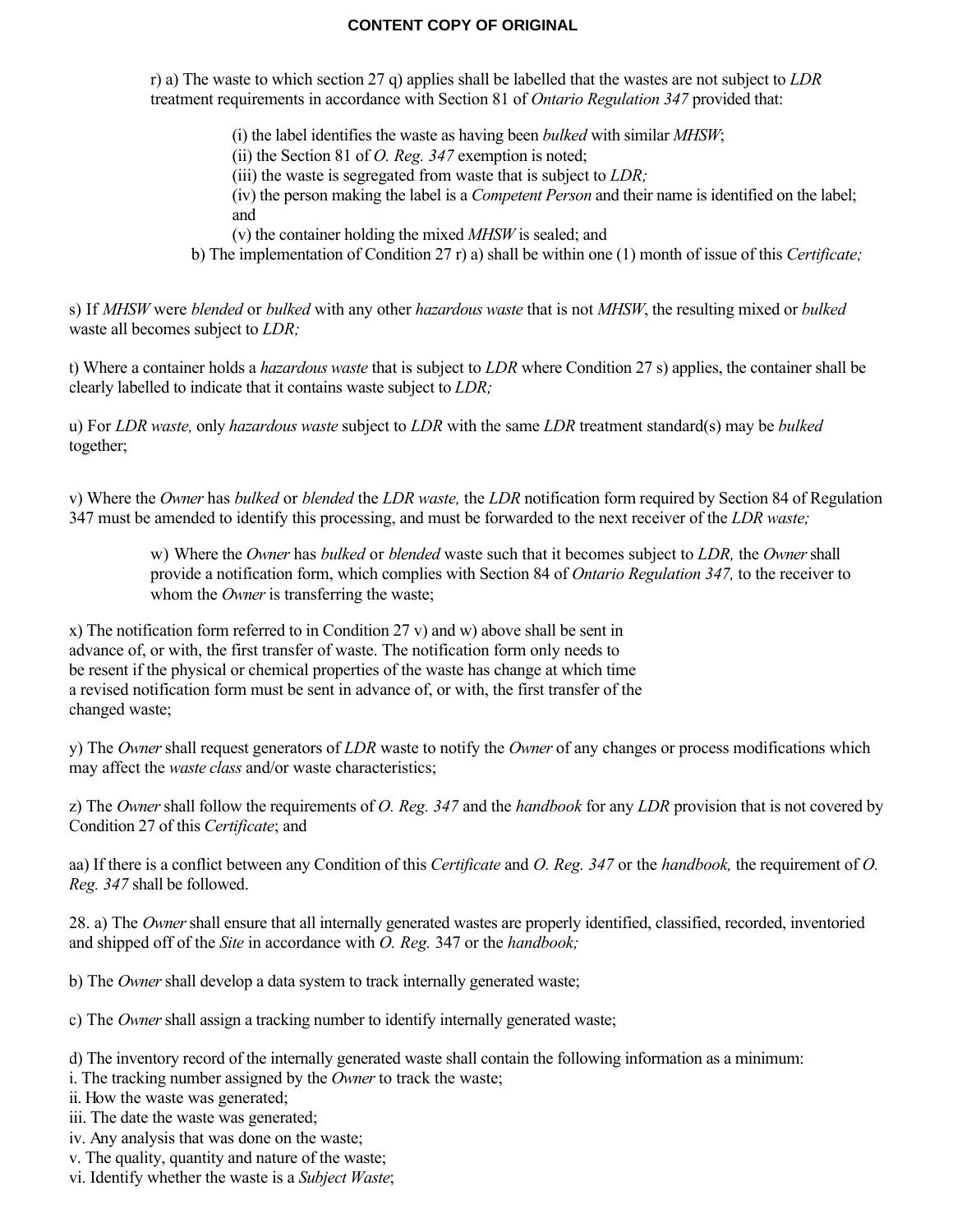vii. Identify if the waste is a *hazardous waste* that is subject to *LDR;* viii. If the waste is subject to *LDR,* an identification of how the waste would be managed such that the *Owner* would be compliant with the *LDR* of *O. Reg. 347;* and ix. Any other information required so that the *Owner* can be compliant with O. Reg. 347.

e) The *Owner* shall generate a label for the internally generated waste that has the following information as a minimum:

i. Any information that is required for a workplace label for a workplace generated controlled substance that is outlined in the Workplace Hazardous Materials Information System (WHMIS) Regulation 860 under the Occupational Health and Safety Act; and

ii. The tracking number required by Condition 28 c) of the *Certificate;*

f) If the waste referred to in Condition 28 a) is in a container, the label required in Condition 28 e) shall be placed in a conspicuous location on the container;

g) If the waste referred to in Condition 28 a) is not in a container, the label shall be posted in a conspicuous location near to where the waste is located such that it is clear that the label is identifying such waste;

h) The *Owner* shall ensure that all wastes generated at the *Site* are managed such that the *Owner* would be compliant with the *LDR*;

i) Internally generated waste shall be taken to a facility approved to accept such wastes; and

j) The *Owner* shall ensure that only haulers approved by the *Ministry* are used to transport all waste from the *Site* including *recyclable waste*.

29. The *Owner* shall ensure that the *Site* is not operated unless all air approvals under Section 9 of the *Act*, where applicable, have been obtained.

30. At no time is burning of any materials allowed on the *Site*.

31. The *Owner* shall ensure that any mobile processing equipment to be used at the facility has been approved by the *Ministry* with a Mobile Certificate of Approval (Air), if required, and a Mobile Certificate of Approval (Waste Management System).

32. The *Owner* shall provide fifteen (15) days notice to the *District Manager* of the use of any mobile processing equipment at the *Site.*

33. The transfer/processing of all wastes or recyclables at the *Site* shall take place within the confines of the transfer building with the exception of :

(a) the transfer of solids and *lab packs* within drums which may occur from truck to truck within the fenced compounds of the *Site* in accordance with Item 18 in Schedule "A";

(b) general refuse and municipal waste being transferred to roll-off bins located to the south of the transfer building; and

(c) metal for recycling being transferred to roll-off bins located to the south of the transfer building.

34. (a) All containers of waste, stored at the *Site,* except for wastes stored in trailers, shall be inspected on every operating day by a *Competent Person* to ensure the integrity of the containers is acceptable, waste is not leaking and the drums are properly labelled with a description of the waste contained in the container;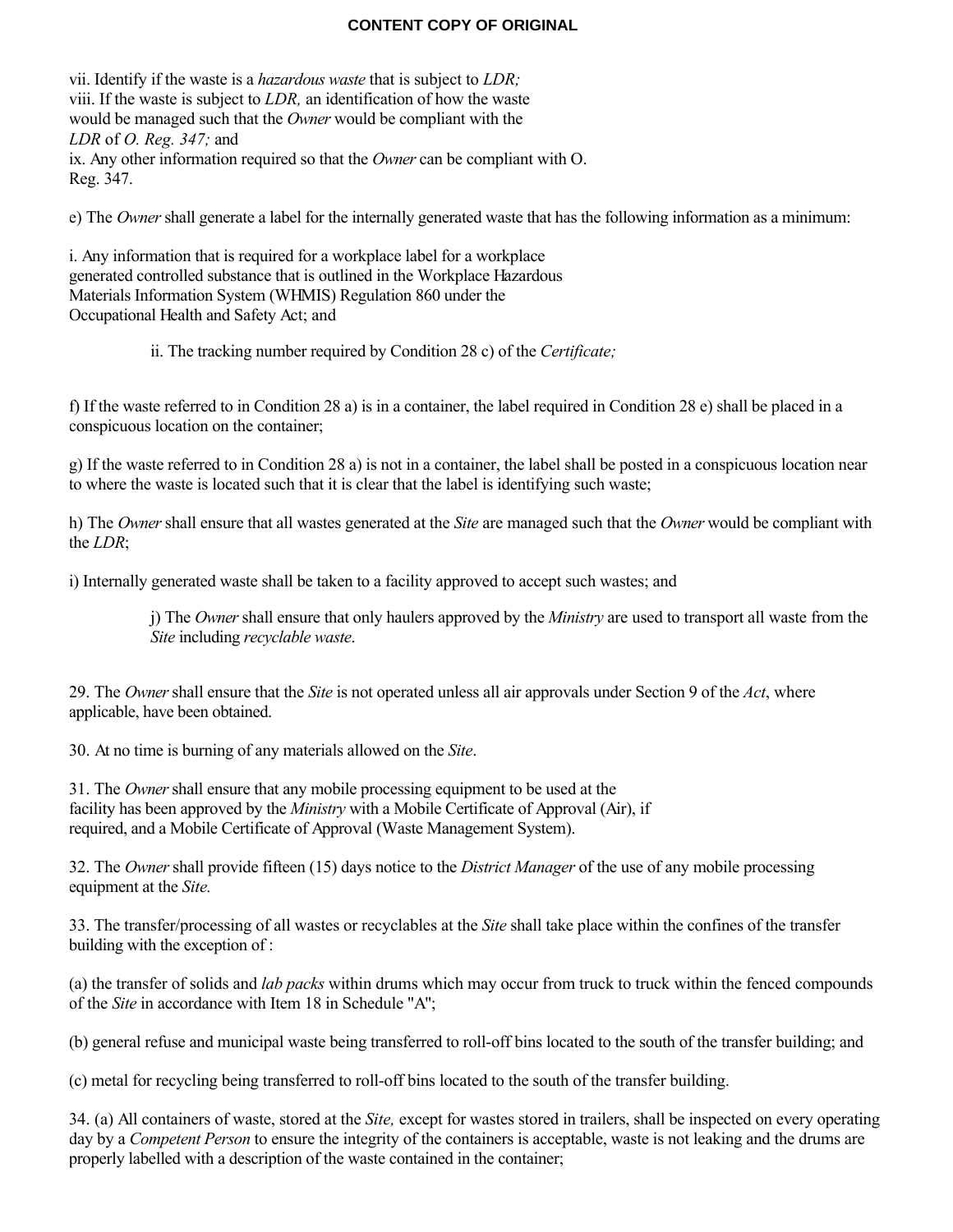(b) The containers of waste shall be stored in such a manner that there is access to do a proper inspection;

(c) The storage of waste on trailers shall be such that all waste containers in any trailer are stored so as to allow an inspection of the containers when the door at the rear of the trailer is opened;

(d) The inspection of waste containers on trailers shall be done on every operating day by a *Competent Person* to see if the containers are stored properly and are not leaking; and

(e) A signed and written record of the inspections including the date of inspection, the location of the containers which were inspected, the condition of the containers, the acceptability of container labelling and the contents of the containers is to be

maintained at the *Site* and kept available for inspection by *Ministry* representatives.

35. The transfer and processing to or from vehicles, drums or bins at the *Site* and the management of waste at the *Site* including proper storage and handling of waste shall be supervised by a *Competent Supervisor* and shall be performed at all times by a *Competent Person.*

36. (a) The *Owner* shall post signs in all areas of storage inside the transfer building identifying the waste that is being stored;

(b) The *Owner* shall mark the floor in the transfer building where the 18 rows for drums of waste are allowed to be stored as shown in Item 18 of Schedule "A";

(c) Each section of the floor between the 18 rows that are marked for allowable storage shall be marked with hash marks;

(d) Each section of the floor referred to in Condition 36 (c) of this *Certificate* shall have the following words inscribed in letters that are red in colour and that are at least 10 centimetres in height, "NO STORAGE, FIRE ROUTE";

(e) The *Owner* shall number each of the 18 rows where waste are allowed to be stored in the waste transfer station such that the number of the row and waste type or waste types stored in that row are visible when the rows are filled with drums;

(f) The marking on the floor as required by Conditions 36 b, c and d of this *Certificate* shall be made from durable floor marking or indicator paint and shall be applied within thirty (30) days of issue of this *Certificate*;

(g) The marking on the floor referred to in Conditions 36 b, c, d and f of this *Certificate* shall be inspected by a *Competent Person* for visibility at least every August starting in 2011;

(h) Any marking or parts of markings that the inspection required by Condition 36 g of this *Certificate* reveals are not sufficiently visible shall be repainted forthwith;

(i) The *Owner* shall ensure that all trailers referred to in Condition 49 (d)(i) of the *Certificate* shall be placarded in accordance with the requirements of the *Transportation of Dangerous Goods Act* and shall be placarded to identify the type of waste being stored;

(j) 1. The *Owner* shall maintain a form outlining the inventory of all of the trailer contents in a waterproof receptacle to be located at the front of each of the trailers;

2. At a minimum the inventory details shall include the following:

- (i) the description of the waste; (ii) the container type; and
- (iii) the amount of waste stored;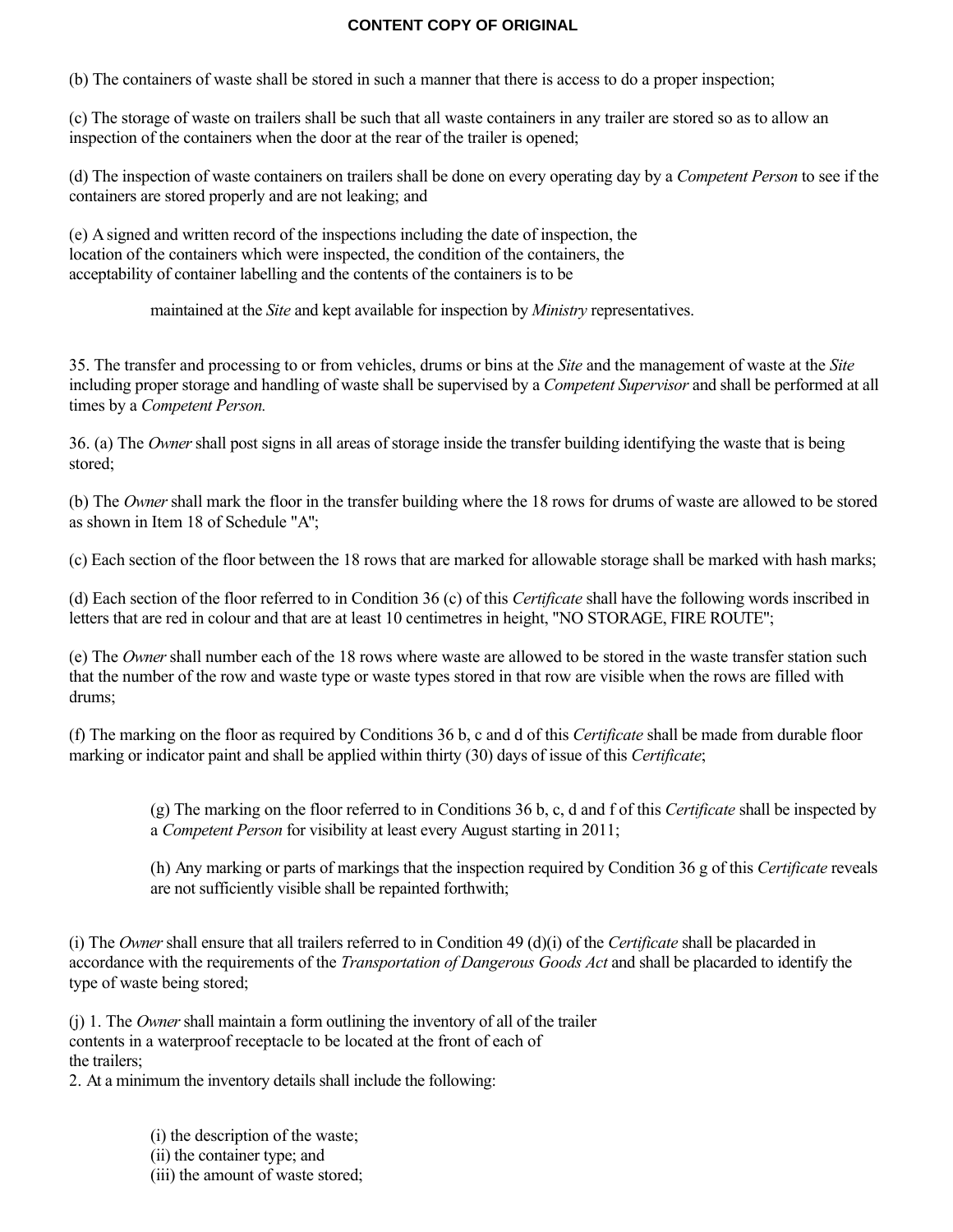(k) 1.The *Owner* shall maintain a fire tube plan located on the front wall of the *Company's* office used for the *Site* that is located across the street from the *Site,* that describes the current inventory of waste stored in the Waste Transfer building and in the roll-off bins, and storage trailers; 2. At a minimum the inventory details shall include the following:

(i) the description of the waste; (ii) the container type; and (iii) the amount of waste stored;

(l) The forms referred to in Conditions 36 (j) and 36 (k) of this Certificate shall be updated by the end of each operating day;

(m) A copy of the form referred to in Condition 36(j) and 36 (k) of the *Certificate* shall be provided to the local Fire Department within thirty (30) days of issue of this permit; and

(n) If the local Fire Department requests changes be made to the forms that is referred to in Conditions 36 (j) and 36 (k), the *Owner* shall make the requested changes within thirty (30) days of the local Fire Department requesting the changes.

37. The *Owner* shall ensure that there is no floor drains within the transfer building.

38. There shall be no queuing or parking of trucks that are waiting to enter this *Site*.

39. The *Owner* shall ensure that any waste water arising from the washing or rinsing of drums, containers, equipment and other washing is managed and disposed of as waste, and is not discharged into the natural environment.

40. (a) The processing areas, including the area outside of the processing booth, and in front of the solid waste mixing bin shall be cleared of all material at the end of every day; and

(b) No materials shall remain on the loading dock beyond 24-hours.

41. (a) A physical inventory of waste on *Site* shall be completed once every six months; and

(b) As is required by Condition 71(e) of the *Certificate*, the total quantity of each classification of waste and recyclable materials from the latest physical inventory shall be included in the Annual Report that is required by Condition 71 of the *Certificate*.

#### **Security**

42. The *Company* shall ensure that:

a) All *Company* employees or contractors who manage waste at the *Site* are *Competent People* and are supervised by a *Competent Supervisor;* b) A *Competent Person* is available at all times during the hours of operation at this *Site;*

c) No loading, unloading or processing of waste and/or recyclable material shall occur unless a *Competent Person* supervises the loading, unloading or processing operation;

d) The *Site* is locked and secured at all times when a *Competent Person* is not present and/or not on duty;

e) The *Site* is adequately lit at all times;

f) Within sixty (60) days of issue of this *Certificate* the *Owner* shall provide to the *District Manager* a written report that details the minimum standards of housekeeping needed for the waste transfer building at the *Site;*

g) The report required in 42 f) of this *Certificate* shall include the need for the waste transfer building to be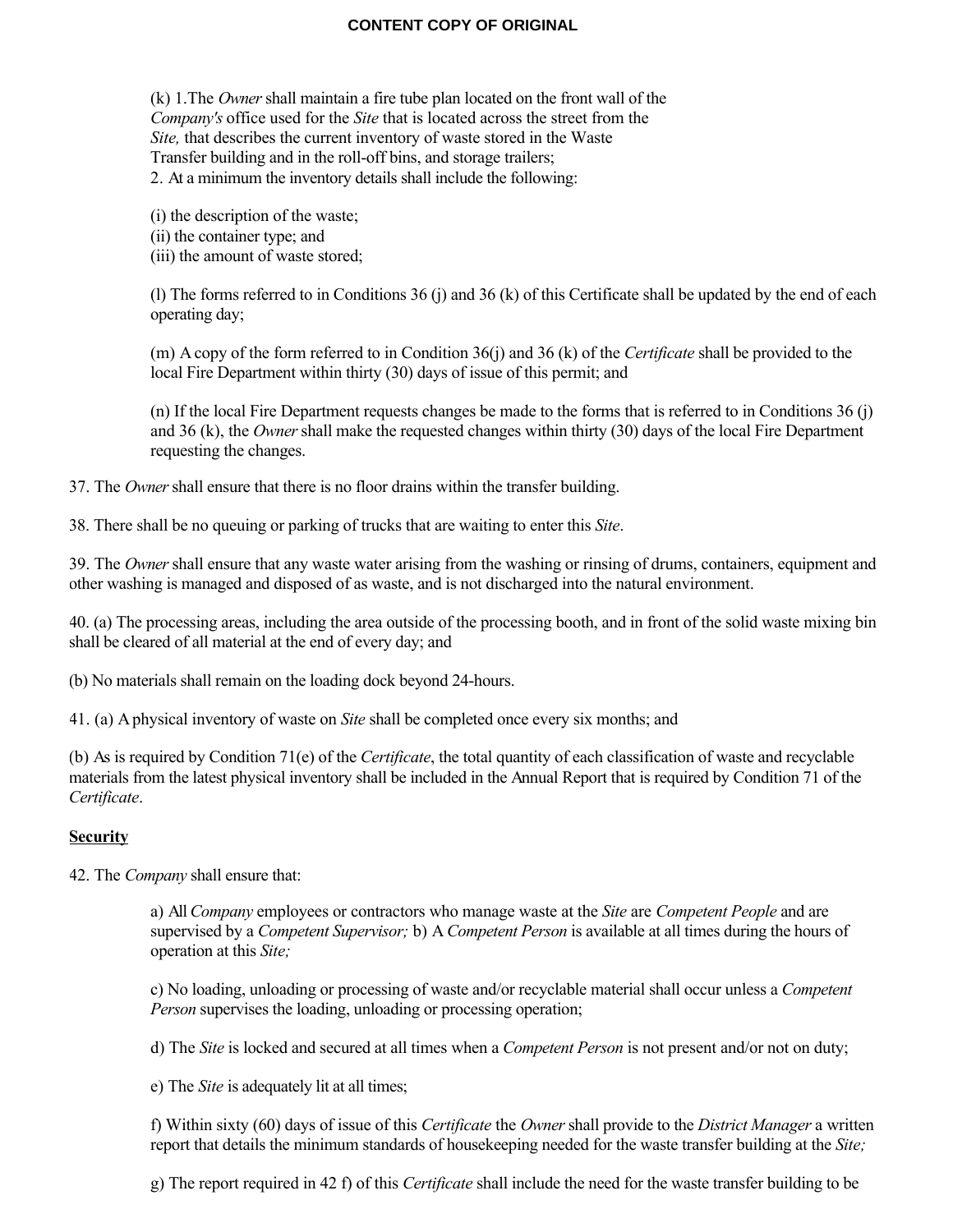reasonably clean and free of debris, extraneous waste, spills and fire hazards;

h) If the *Owner* has not heard back from the *District Manager* within ninety (90) days of issue of this *Certificate* regarding 42 f) and 42 g) of this *Certificate,* the *Owner* shall implement the housekeeping report and shall make the housekeeping standards outlined in the report, the minimum standards of housekeeping at the *Site;* and

i) If the *District Manager* rejects the housekeeping report, the *Owner* shall submit a housekeeping plan for the Waste Transfer building at the *Site* to the *Director* within thirty (30) days of the rejection from the *District Manager.*

43. The *Company* shall post signs on the property, which can be read at a distance of twenty-five (25) meters from a public roadway bordering the *Site*, identifying the name of the facility and an emergency telephone number.

## **Waste Screening**

44. The *Company* shall maintain and operate within the procedures specified in the Quality Assurance/Quality Control (QA/QC) program for the sampling and analysis of all incoming and outgoing wastes that is outlined in Schedules B and C of this *Certificate.* The *Company* shall make the results of the program and all analytical results available for inspection upon request by a *Provincial Officer*.

45. The *Company* shall ensure that no radioactive waste, as defined in *Ontario Regulation 347,* is accepted at this *Site*.

46. (a) The *Company* may *bulk* the contents of *lab packs* and small containers from different customers into drums, which do not exceed 205 litres;

(b) One out of each of every 500 drums, 150 totes or 50 bins containing *bulked,* or *blended* waste shall be randomly selected and shall be sampled and analysed for *PCB* waste; and

(c) If the waste referred to in Condition 46 (b) is confirmed to be *PCB* waste, then Condition 48 of the *Certificate* shall be implemented.

## *PCBs*

47. (a) The *Site* shall not receive *PCB* waste; and

(b) After November 30, 2010 the *Site* shall not store any *PCB* waste.

48. For waste received at the *Site* that is confirmed *PCB* waste, the *Company* shall:

(a) report the *PCB* waste forthwith to the *District Manager;*

(b) manage the waste in accordance with *Ontario Regulation 362;* and

(c) transfer the *PCB* waste to an *MOE* approved *PCB* storage site within 48 hours or as soon as is practicable, in accordance with, written instructions from a Director as defined in *Ontario Regulation 362,* or an *MOE* Waste Management System Certificate of Approval which specifies the manner in which *PCB* waste may be stored, handled, collected, transported or disposed of.

## **Waste Storage**

49. (a) The *Company* shall ensure that all waste received in the unloading area is moved to the appropriate storage location at the end of each work day;

(b) The *Company* shall ensure that incompatible wastes are kept separate when staged in the unloading area;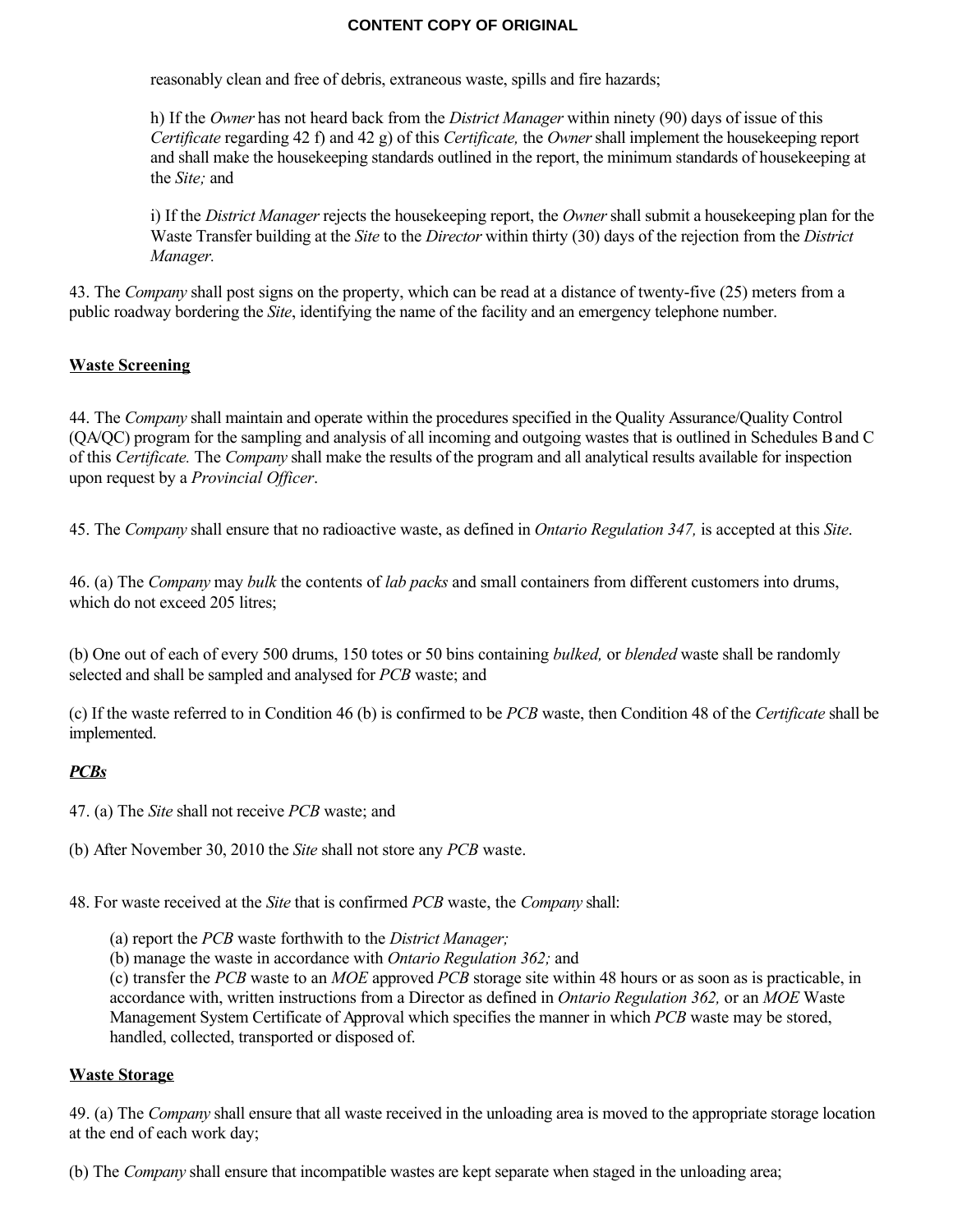(c) i. All wastes on-*Site* as of the date of issue of this *Certificate* shall be removed from the *Site* within one (1) year of date of issue of the *Certificate*, unless a detailed plan for removal of identified remaining wastes is authorized, in writing, by the *District Manager*;

ii. Except as noted in Condition 49 (c) i, the Company shall not store any waste at the *Site* beyond one hundred and eighty (180) days from the date of receipt of the waste, unless the *District Manager* authorizes, in writing, the storage beyond one hundred and eighty (180) days; and

iii. The Company shall submit a detailed action plan to the *District Manager* of how it will implement the requirements of condition 49 (c) i, by 180 days of the date of issue of the *Certificate.*

(d) Wastes may be stored outdoors, but is limited to the following areas identified in Item 18 of Schedule"A":

(i) a) within a maximum of 29 leak proof containment trailers that are allowed to be located to the north and northwest of the transfer building as shown in the *Site* plan contained in Item 18 of Schedule "A";

b) each of the trailers shall have a spill containment liner that can contain the volume of at least 20,000 litres; and c) only waste that are compatible shall be stored in each trailer; (ii) Until November 30, 2010, within one (1) containment trailers in the *PCB* Storage Area located north east of the transfer building; and

> (iii) within up to a maximum of 17 tarped or otherwise covered roll-off bins, to the south of the transfer station as shown in the *Site* plan contained in Item 18 of Schedule "A", for the purpose of storing solid hazardous and solid non- *hazardous waste*;

(e) All wastes within the roll-off bins referred to in Condition 49 (d)iii shall be contained within a suitably designed, chemically resistant leak proof bag. A *Competent Person* shall review the chemical make-up of each waste batch to determine the necessity for the use of a second chemically resistant leak proof bag and the *Competent Person* shall record the results of his review and action taken in the records that are required by Condition 65 of this *Certificate;*

(f) Waste storage bins shall be placarded with the appropriate Transportation of Dangerous Goods placards if the waste is hazardous; and

(g) Waste bins that store waste shall be labelled to identify if they contain non-hazardous solids or hazardous solids.

50. The *Company* shall ensure that:

(a) all containers, used to store waste, be maintained in good condition to prevent leakage;

(b) the doors to all waste trailers be in good working order;

(c) the roll-off bins and trailers containing waste shall be mobile, operable, sealed and able to move in the event of an emergency;

(d) the *Company* immediately remove from service any leaking waste container;

(e) leaking or failing drums not be stored on-*Site* unless they are placed within leak proof over packed drums;

(f) all containers, used to store or process waste, that may discharge a contaminant into the natural environment, are closed and/or covered during storage;

(g) the integrity of roll-off bins and trailers containing waste shall be inspected on each operating day by a *Competent Person;*

(h) a qualified mechanic shall conduct a yearly inspection of the integrity of all roll-off bins and trailers containing waste;

(i) the results of the inspections required by 50 g) and 50h) shall be recorded in the records that are required by Condition 65 of the *Certificate;* and

(j) all waste containment areas for spillage shall be designed and maintained in accordance with the *Guideline.*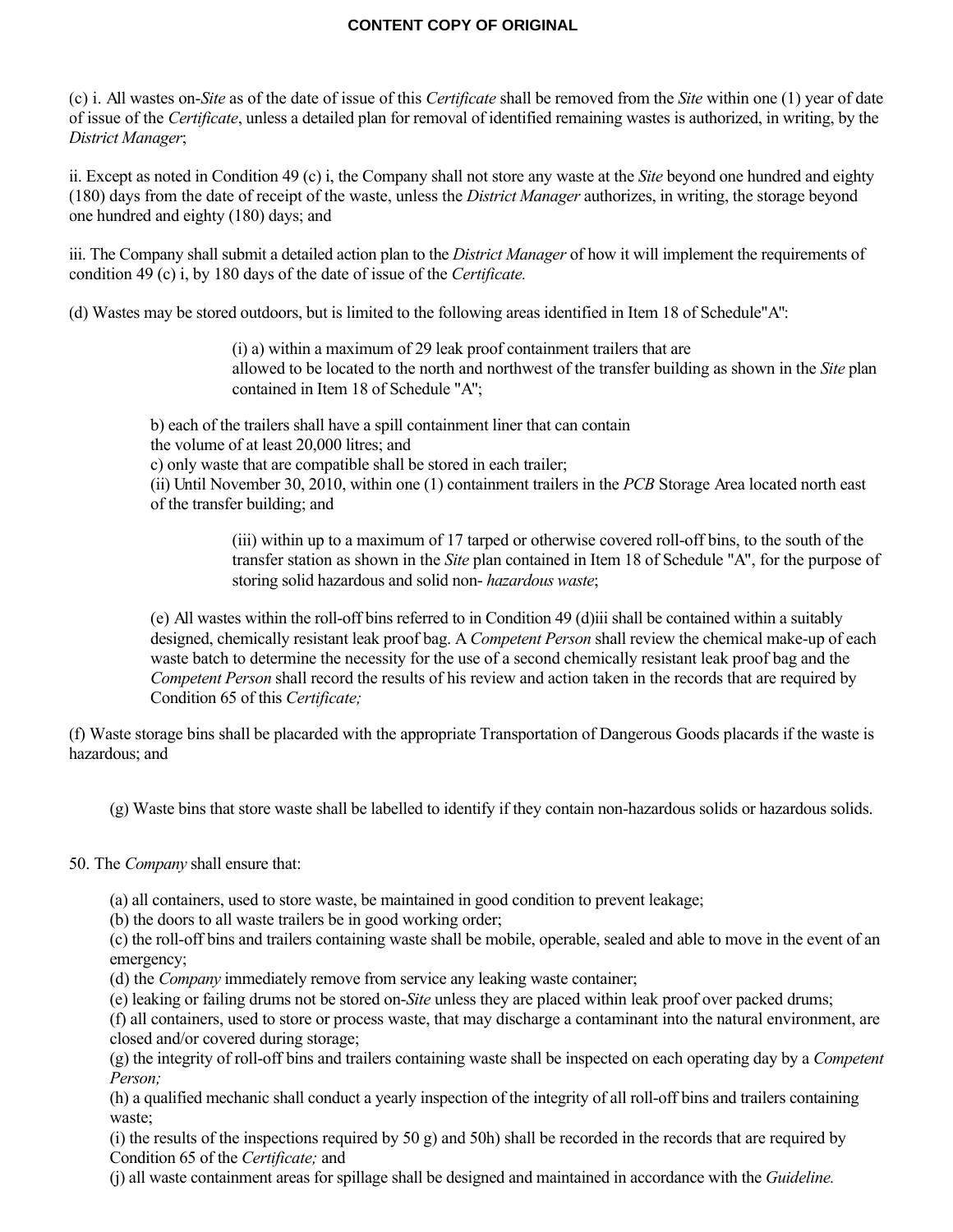51. i. The *Company* shall ensure that all wastes *bulked* or *blended* in a *bulking/blending* container are chemically compatible; and

ii. Waste contained in a storage area such as a storage trailer are chemically compatible.

52. All waste at the *Site* shall be stored in accordance with the *Guideline,* the Ontario Fire Code of the Ontario Fire Protection and Prevention Act, and in accordance with Item 18 of Schedule "A";

53. a) The number of drums containing waste shall not exceed 1344 in the waste transfer building at the *Site;* and

b) The storage of drums must be stored in accordance with the building diagram that is in Item 18 of Schedule "A", be in compliance with Condition 36 of this *Certificate,* and must be able to properly fit into the restricted storage area.

54. Compressed gas cylinders shall be stored in a separate, secure, open area at the south side of the *Site,* consisting of a maximum area of thirty-eight (38) square metres and identified by a posted sign as the gas cylinder storage area.

## **Inventory of Waste**

55. The *Company* shall:

(a) clearly label all waste received at the *Site* that are to be stored in drums with a drum inventory number, the appropriate Transportation of Dangerous Goods label, and company specific waste type code;

(b) keep a daily inventory for all wastes stored at the *Site;* and

(c) The inventory of waste stored at the *Site* shall be used to prepare a "summary" and must include as a minimum:

- (i) the location of the storage facility for the container;
- (ii) drum inventory number;
- (iii) when the drums are stored in the waste transfer building, the row number where the drum is stored;
- (iv) when drums are stored in trailers, the number that of the trailer that the drum is stored in;
- (v) number of drums for each of the *Company* specific waste type code;
- (vi) a summary of the volume of Liquid Industrial and *hazardous waste*, the volume of Solid *hazardous waste* and the volume of Solid Non-*hazardous waste*; and
- (vii) name, signature of person preparing the inventory and the date of the inventory.

56. The *Company* shall make the inventory summary referred to in Condition 55 available for an inspection by a *Provincial Officer* at all times.

57. The *Company* shall ensure a document cross referencing the *Company* specific waste type codes to *MOE waste classes* is available at all times to a *Provincial Officer* along with the inventory of waste summary.

# *Competent People*

58. a) All employees involved in handling and processing of waste shall be:

i) *Competent People;*

ii) shall receive refresher training at least once per year; and

iii) shall be supervised by a *Competent Supervisor;*

b) To allow time for training and recruitment, all references to *Competent People* and *Competent Person* take effect after sixty (60) days of issue of this *Certificate;* and

c) During the sixty (60) days referred to in Condition 58 b) above, that the *Company* is not required to have a *Competent Person* or *Competent People* handle and process waste, they shall practice due diligence to make sure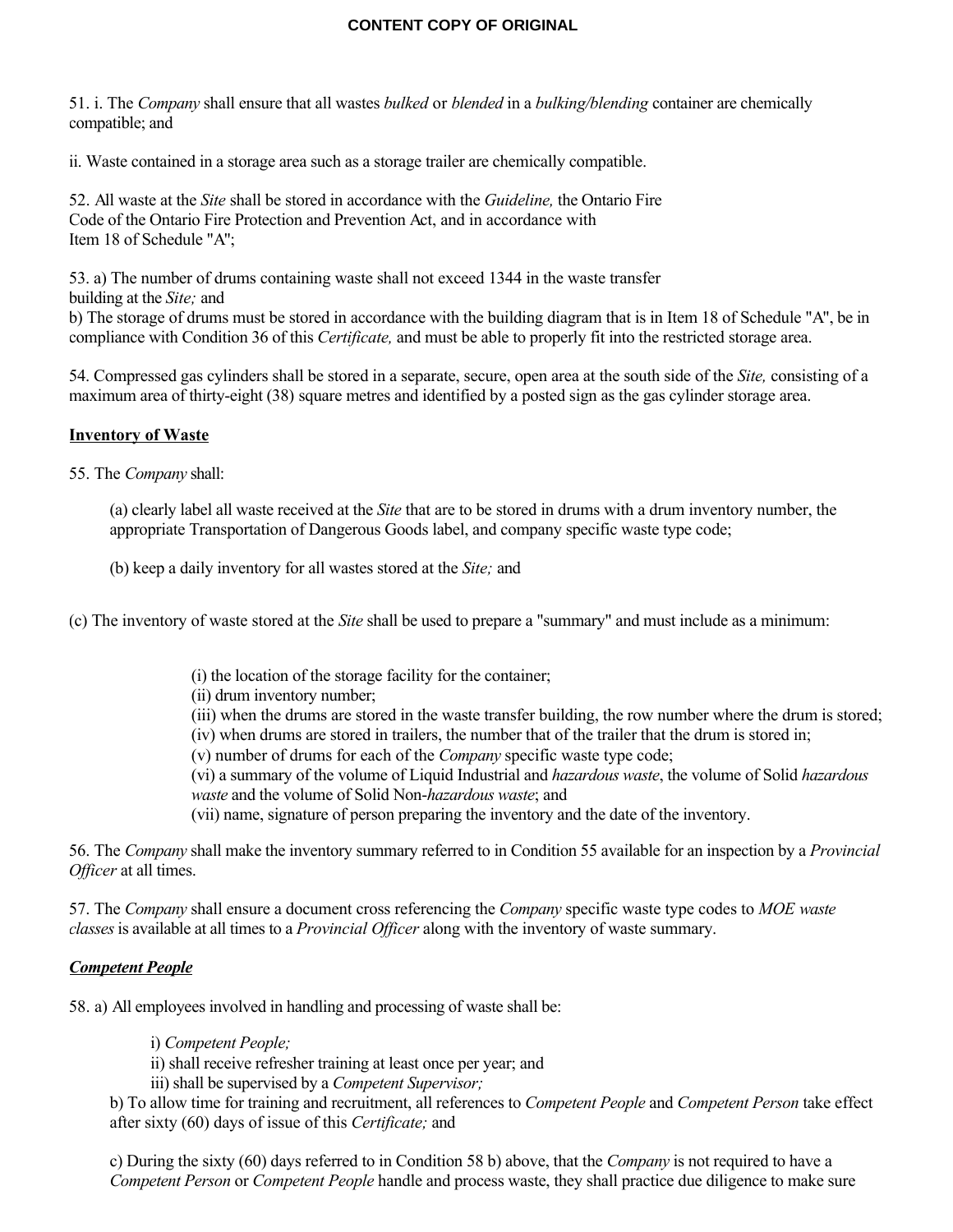that the people they have handling and processing waste at the *Site* do their work such that the natural environment and health and safety of workers at the *Site* and others are protected.

## **Complaint Response**

59. If at any time a complaint is received regarding the operation of the *Waste Site,* the complaint shall be responded to by the *Owner/Operator* according to the following procedure:

a. The *District Manager* shall be notified forthwith upon receipt of any complaint;

b. Each complaint shall be recorded and numbered, either electronically or in a separate log book, and shall include the following information:

i. the nature of the complaint;

ii. if complaint is odour or nuisance related, the weather conditions and wind direction at the time of the complaint;

iii. the address of the complainant (if provided); and

iv. the time and date of the complaint;

c. Appropriate steps shall be taken forthwith to determine all possible causes of the complaint and to eliminate the cause of the complaint. A written reply, if requested, shall be provided to the complainant within three (3) days of the complaint;

d. A written report shall be completed and retained at the *Site* within one (1) week of the complaint date outlining the information required by sub-conditions a, b, and c above that details as appropriate, the actions taken to investigate the cause of and to resolve the complaint including any recommendations for remedial measures, and managerial or operational changes proposed and taken to reasonably avoid the recurrence of similar *incidents;* and

e. A copy of the written report referred to in Condition 59 (d) shall be forwarded to the *District Manager* within ten (10) days of the complaint date.

## **Stormwater Management**

60. a) The bins referred to in 49 d) and 49 e), if used to store *hazardous waste,* shall be located in a covered area to protect the contents of the bin from precipitation; and

b) The covered area for the bins that is referred to in Condition 60 a) of this *Certificate,* shall be installed within twelve (12) months of issue of this *Certificate*.

61. a) Empty drums shall be allowed to be stored in the western part of the *Site* as shown in Item 18 of Schedule "A";

b) Empty drums or containers that contained a *Pesticide* shall be triple rinsed in accordance with Section 105(1) and (2) of Regulation 63/09 of the Pesticides Act;

c) Within a year of issue of this *Certificate*, the *Owner* shall develop and implement a plan for the rinsing of empty drums and containers that contained *hazardous waste*; and

d) A copy of the plan referred to in Condition 61 c) of this *Certificate* shall be submitted to the *District Manager* within fifteen (15) days of the *Company* developing the plan.

62. a) The *Company* may have a commercially available drum crusher at the south-western part of the *Site* in the area identified in the *Site* map that is shown in Item 18 of Schedule "A";

b) the drum crusher shall be in a covered area to protect it from precipitation; and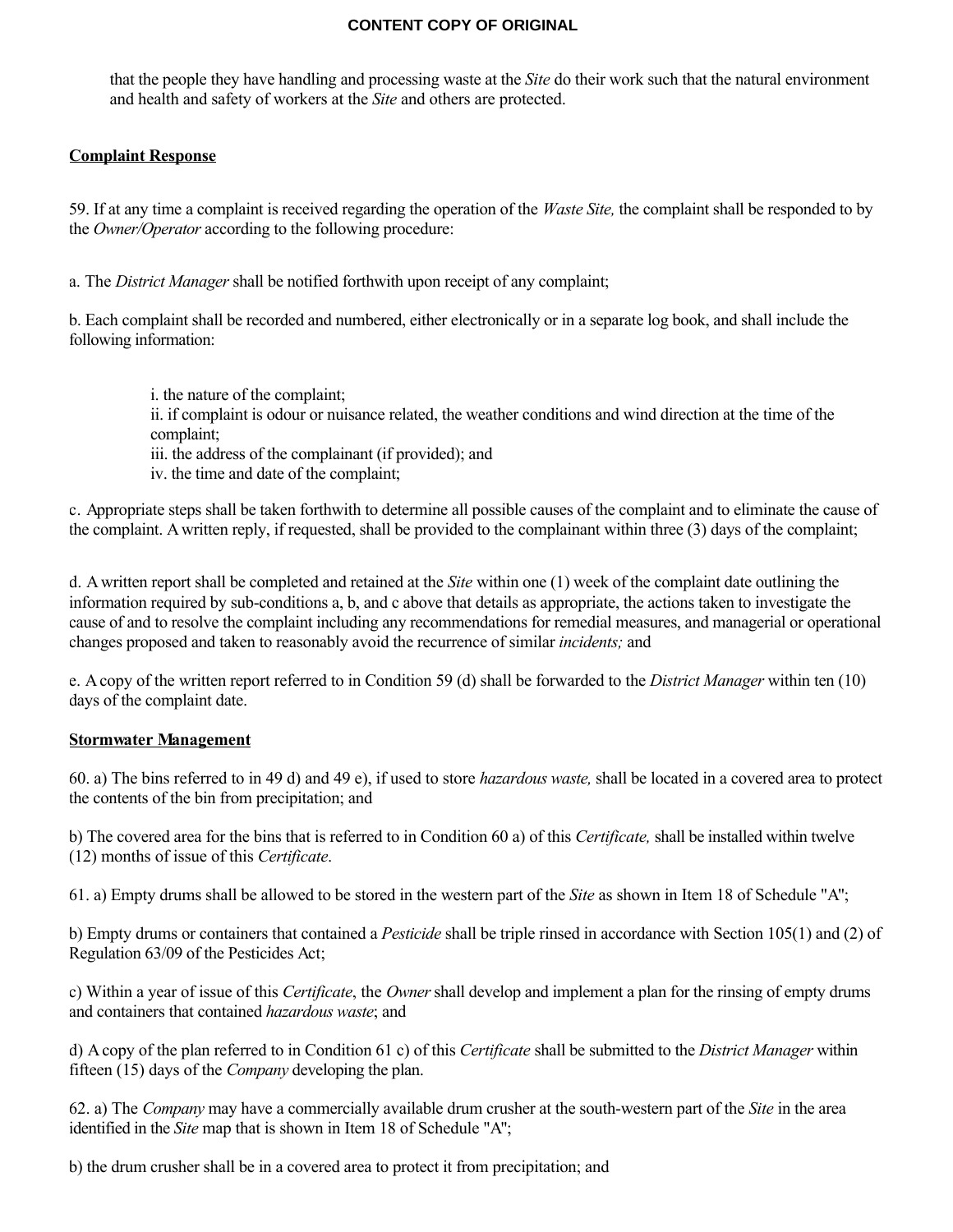c) the drum crusher shall have a spill pan to catch any contaminants.

63. The *Company* shall manage all discharges from the *Site*, including storm water run-off in accordance with appropriate Municipal, Provincial and/or Federal legislation, Regulation and By-laws and in accordance with the Ontario Water Resources Act.

# *Site* **Inspections**

64. The *Company* shall:

(a) ensure the *Site* is inspected daily by a *Competent Person* for leaks/discharges or any deterioration that may cause an adverse impact, and to ensure the *Site* is being operated in accordance with the *Certificate*;

(b) on at least a monthly basis, inspect all containment systems for cracks and spalling;

(c) inspect the storage of drums in the waste transfer building to see if they are in compliance with Conditions 36 a, b, c, d and e of this *Certificate*; and

(d) remedy any malfunction and/or deficiency which these inspections reveal.

# **Record Keeping**

65. The *Company* shall maintain a written record of daily inspections of the *Site*. This record shall be in the form of a *Site* Inspection daily log and shall include as a minimum:

(a) date and time of inspection;

(b) name, title and signature of *Competent Person* conducting the inspection;

- (c) a listing of all equipment, fencing, gates etc inspected and any deficiencies observed;
- (d) results of the semi-annual inventory of waste;
- (e) recommendations for remedial action and date remedial action, if necessary, was completed; and
- (f) indication of any *Incidents.*

66. The *Company* shall maintain daily records of the waste and/or recyclable material received and processed at the *Site*. These records shall be in the form of daily processing logs and shall include as a minimum:

(a) date, quantity, type (*waste class* and primary characteristic) and source of waste received;

(b) date, quantity and type of waste processed;

(c) detailed record of any *hazardous waste* that is received at the *Site* and leaves the *Site* either with a different *waste number* or as a non-*hazardous waste* along with an explanation of how this happened;

(d) within two years of the issue of this *Certificate,* the records shall include the date, quantity, type and type of waste or processed material stored and length of time stored;

(e) within two years of the issue of this *Certificate,* the records shall include the storage row number or trailer number of each drum or container of waste that is stored;

(f) drum inventory number of waste received, *blended* or *bulked;*

(g) any analytical data pertinent to the operation of this *Facility;*

(h) the capture of ice material during the winter months;

(i) the amount of wood chips used to *bulk*/*blend* waste;

(j) any records that are required to be kept because of the *LDR,* including *Waste Analysis Plan* records; and

(k) A record of any and all waste in which the *waste number* changed in any way; and

(l) Any records that are required by Conditions 24.2 and 24.3 of this *Certificate.*

67. The *Company* shall maintain a written record of all recycled material and waste, including residual waste, shipped off-*Site* which shall include as a minimum:

(a) daily total quantity and type of waste transferred off-*Site*; and

(b) destination of any recycled material and waste transferred off-*Site.*

68. The *Company* shall maintain a detailed diagram on-*Site* at all times identifying the locations of each waste type and/or recyclable material and shall ensure the diagram is a true reflection of the materials stored on-*Site*. The *Company* shall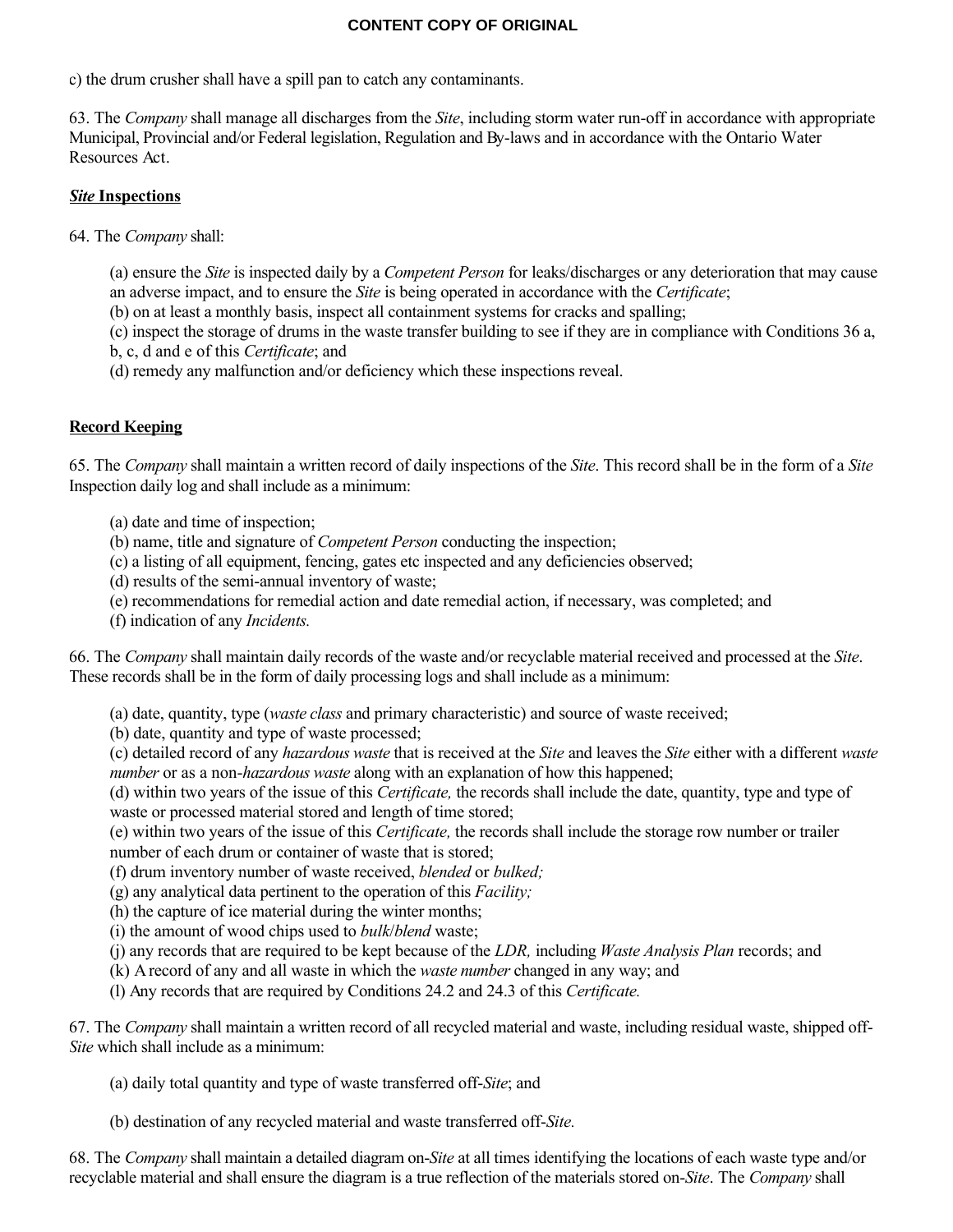make the diagram accessible at all times to *Emergency response personnel* and/or a *Provincial Officer*. The *Company* shall include with the diagram information on appropriate fire fighting measures and safety precautions for each waste grouping.

## **Environmental Emergency**

69. The *Company* shall develop and maintain within ninety (90) days of issue of this *Certificate,* an environmental emergency plan for the *Site*. The plan shall include, as a minimum, the following:

(a) measures for the preparation for, the prevention of, the response to and the recovery from an environmental emergency including but not limited to:

i) a current *Site* plan showing all of the details of the *Site*;

ii) a building plan showing all of the details inside of the waste transfer building;

iii) precautions to be taken to prevent fire, explosion or uncontrolled reaction when managing and storing waste that is flammable, reactive or oxidizing;

iv) measures to prevent spillage or uncontrolled release of waste;

v) measures to ensure that all waste materials at the *Site* are stored in an appropriate storage areas with secondary containments that are designed and constructed in such a manner that it is capable of retaining any spill or leak of waste that may occur;

vi) measures to ensure that *liquid waste* stored within the transfer building shall not exceed the containment capacity of the transfer building as outlined in Item 18 of Schedule "A";

vii) fire protection system, control and safety devices;

viii) measures for spill alerting, containment, treatment, clean-up and disposal;

ix) minimum training needed for *Site* operators and *Site* emergency response team;

x) availability of spill clean-up equipment;

xi) maintenance and inspection programs for spill clean-up equipment;

xii) inspection procedures to make sure the *Site* is compliant with the Ontario Fire Code of the Ontario Fire Protection and Prevention Act and the *Guideline;*

xiii) procedure for providing a written log or an electronic file to record the description of all spills or process upset, the action taken for the clean-up or correction of the spill or process upset, the time and date of the spill or process upset, and for spills, the time that the *Ministry* and other persons were notified of the spill in fulfilment of the reporting requirements in the Act; and

xiv) a notification protocol with names and telephone numbers of persons to be contacted, including *Company* personnel, the Ministry of the Environment *District Office* and the *Ministry's* Spills Action Centre, the local Fire Department, the local Municipality, the local Medical Officer of Health and Human Resources Development Canada;

(b) Within ninety (90) days of issue of this *Certificate*, the *Company* shall have a Professional Engineer review and provide a written report about the adequacy of the environmental emergency plan and the adequacy of *Company's* management and storage of waste that are flammable, reactive or oxidizing; and

(c) A copy of the report from the Professional Engineer shall be appended to the Environmental Emergency Plan.

70. a) Within one hundred (100) days of issue of this *Certificate*, the *Company* shall submit to the *District Manager,* the Fire Prevention Officer of the Local Fire Department and the Local Municipality a copy of the environmental emergency plan required by Condition 69 a) along with a copy of the report from a Professional Engineer that is required by Condition 69 b); and

b) The *Company* shall as a minimum, review the environmental emergency plan on an annual basis by March 31 of each year, and shall submit to the *District Manager*, the Fire Prevention Officer of the Local Fire Department and the Local Municipality, an updated environmental emergency plan within thirty (30) days of any amendment to it.

# **Annual Report**

71. By March 31 of each year, the *Company* shall submit to the *District Office* an annual report covering the previous calendar year. Each report shall include, as a minimum, the following information:

(a) a monthly summary of the type and quantity of all incoming and outgoing wastes;

(b) any environmental and operational problems, that could negatively impact the environment, encountered during the operation of the *Site* and during the *Facility* inspections and any mitigative actions taken;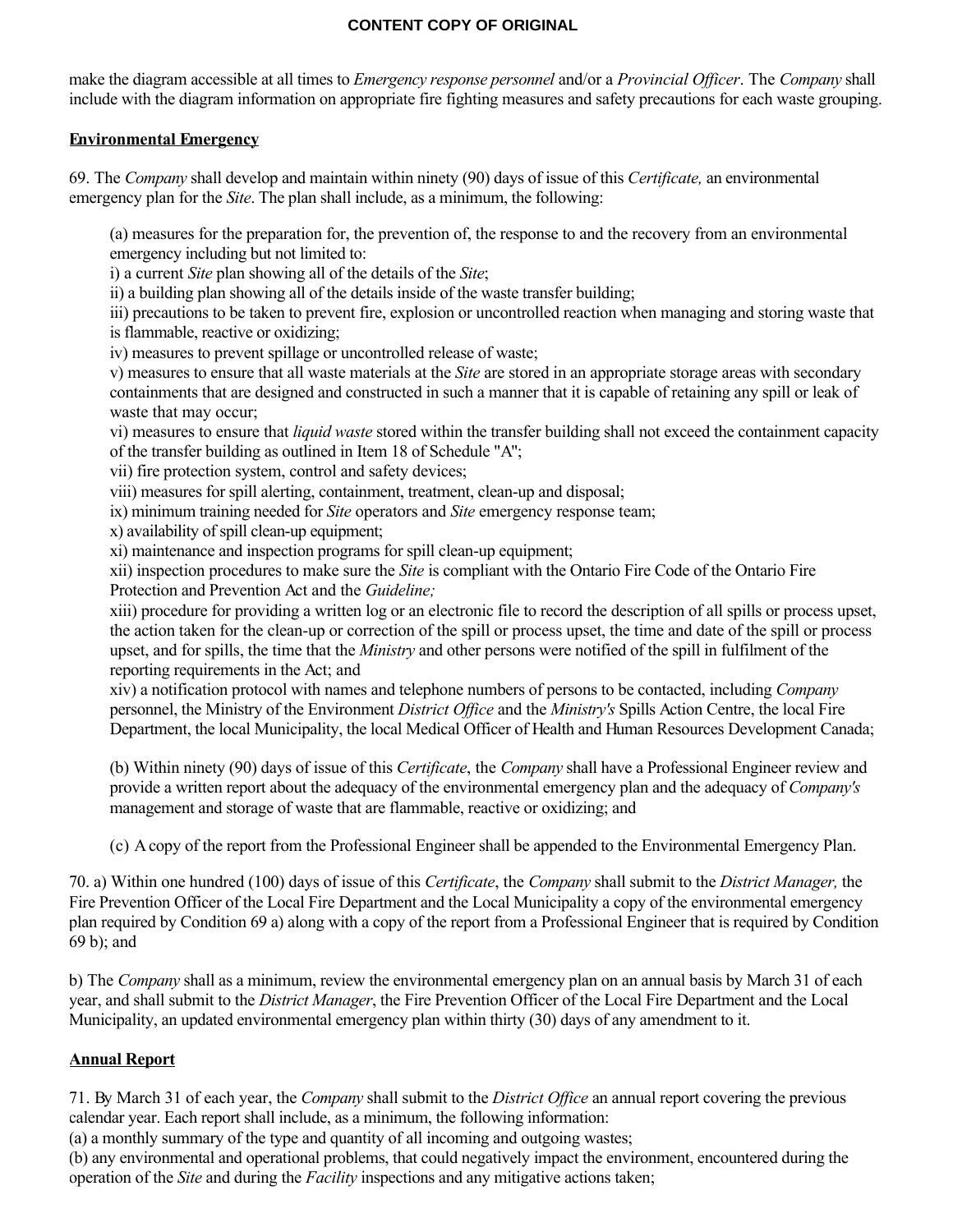(c) The total quantity of each classification of waste and recyclable material remaining in each storage area at the end of each month;

(d) Identify any waste during the year that has been stored at the *Site* for more than 180 days;

(e) The total quantity of each classification of waste and recyclable material determined from the latest physical inventory of waste of each storage area;

(f) The total quantity of wood chips used in the previous year to *bulk* waste at the *Site;*

(g) A report on the results and analysis of the groundwater monitoring program required by Condition 73 of this *Certificate;*

(h) Any operational problems or process upsets that may negatively impact the quality of the environment encountered during the operation of the *Site* and any mitigative actions taken, and including a summary of any complaints received regarding the operation of the *Site;*

(i) Any recommendations to minimize environmental impacts from the operation of the *Site* to improve *Site* operations and monitoring programs in this regard;

(j) A summary of any changes made in the previous year to the in the Environmental Emergency Plan that is referred to in Conditions 69 and 70 of the *Certificate;*

(k) A summary of the records outlined in Condition 27 k) that are required regarding *LDR*;

(l) summary of any *hazardous waste* that was received at the *Site* and left the *Site* either with a different *waste number* or as a non-*hazardous waste*; and

(m) A statement as to compliance with all Conditions of this *Certificate* and with the inspection and reporting requirements of the Conditions herein.

# **Financial Assurance**

72. (a) Within ten (10) days of issuance of this *Certificate*, the *Company* shall maintain with the *Ministry*, Financial Assurance as defined in Section 131 of the *Act*, in the amount of six hundred and fifty thousand Canadian dollars (CAN \$650,000.00). This Financial Assurance shall be in a form acceptable to the *Director* and shall provide sufficient funds for the analysis, transportation, *Site* clean-up, monitoring and disposal of all quantities of waste on-*Site* at any one time;

(b) Within thirty (30) days of issuance of this *Certificate*, the *Company* shall submit to the *Director,* a reevaluation of the amount of Financial Assurance to implement the actions required under Condition 72 a). The re-evaluation shall include an

assessment based on any new information relating to the environmental conditions of the *Waste Site* and shall include the costs of additional monitoring and/or implementation of contingency plans required by the *Director* upon review of the closure plan and annual reports. The Financial Assurance must be submitted to the *Director* within twenty (20) days of written acceptance of the re-evaluation by the *Director;*

(c) Commencing on March 31, 2013 and at intervals of three (3) years thereafter, the *Owner* shall submit to the *Director,* a re-evaluation of the amount of Financial Assurance to implement the actions required under Condition 72 a). The re-evaluation shall include an assessment based on any new information relating to the environmental conditions of the *Waste Site* and shall include the costs of additional monitoring and/or implementation of contingency plans required by the *Director* upon review of the closure plan and annual reports. The Financial Assurance must be submitted to the *Director* within twenty (20) days of written acceptance of the re-evaluation by the *Director;*

(d) Commencing on March 31, 2011, the *Owner* shall prepare and maintain at the *Waste Site* an updated re-evaluation of the amount of Financial Assurance required to implement the actions required under Condition 72 a) for each of the intervening years in which a re-evaluation is not required to be submitted the *Director* under Condition 72 c). The re-evaluation shall be made available to the *Ministry,*upon request**;** and

(e) The amount of Financial Assurance is subject to review at any time by the *Director* and may be amended at his/her discretion. If any Financial Assurance is scheduled to expire or notice is received, indicating Financial Assurance will not be renewed, and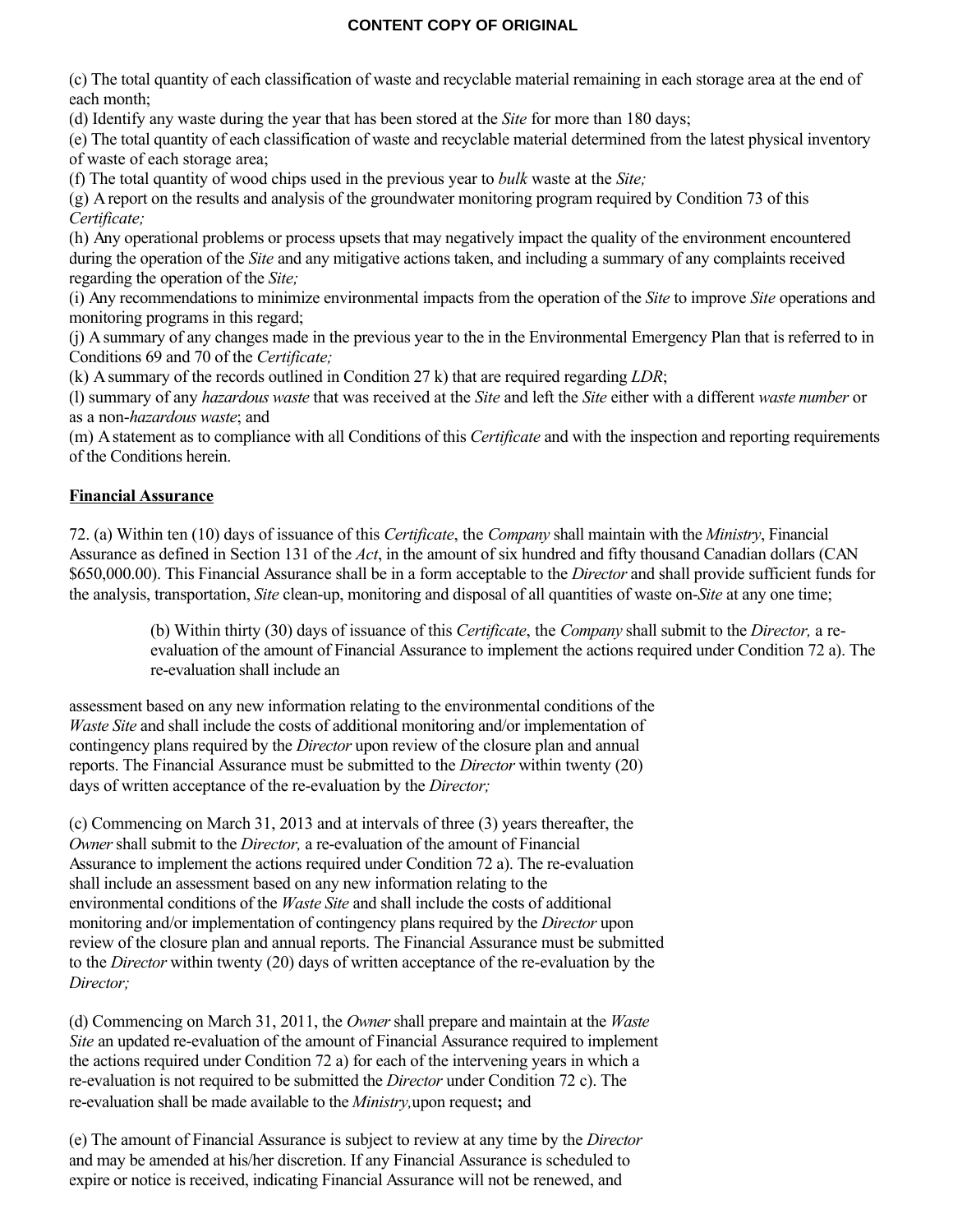satisfactory methods have not been made to replace the Financial Assurance at least sixty (60) days before the Financial Assurance terminates, the Financial Assurance shall forthwith be replaced by cash.

### **GROUNDWATER MONITORING**

73. (a) A sample from each monitoring well as identified in the Hydrogeologic Assessment Report, Project No. 92-G-823 prepared by Geologic Inc. and dated August 1992, shall be collected and analysed semi-annually in the spring and fall for the following parameters: Conductivity, Chlorides, E.P.A. 624 Volatile Organics, pH, phenols and hardness; and

(b) The parameters and the frequency for which they are monitored may be revised at the discretion of the *District Manager.*

#### **Closure Plan**

74. (a) The *Company* shall submit, for approval by the *Director*, a written Closure Plan six (6) months prior to the permanent closure of the *Site*. This plan must include, as a minimum, a description of the work that will be done to facilitate closure of the *Site* and a schedule for completion of that work; and

(b) Within ten (10) days after closure of the *Site*, the *Owner* must notify the *Director*, in writing, that the *Site* is closed and that the *Site* Closure Plan has been implemented.

#### **SCHEDULE "A"**

*Schedule "A" forms part of this Provisional Certificate of Approval.*

(1) Hydrogeology report entitled Preliminary Report: Proposed Buckham Waste Transfer Facility, dated September 1991 and prepared by Site Investigation Services Limited.

(2) Engineering Reports and Plans etc. for the Containment Building and the berms prepared by Mortlock Construction Inc. and dated September 9, 1992.

(3) Traffic Impact Assessment Report prepared by The Greer Galloway Group Inc. and dated July 8, 1992.

(4) Hydrogeologic Assessment Report prepared by Geo-Logic Inc. and dated August 1992.

(5) Letter from Archie Hoevenaars, Operations Manager, Buckham Transport Ltd. to Geoff Carpentier, Ministry of the Environment, dated October 22, 1992.

(6) Revised application for a Waste Disposal Site and supporting information, dated April 22, 1996.

(7) Letter from David Neilson, Technical Director, Buckham Transport Ltd., to Michael W. Longpré, Ministry of the Environment, dated May 22, 1996.

(8) Letter from David Neilson, Technical Director, Buckham Transport Ltd., to Micheal W. Longpré, Ministry of the Environment, dated July 23, 1996.

(9) Copy of correspondence from Mrs. June M. Buettner, Clerk-Treasurer, Township of South Monaghan to William A. Buckham, President, Buckham Transport Ltd., dated October 22, 1996.

(10) Document entitled "Buckham Transport Ltd. A341906 Amendment to Provisional Certificate of Approval", prepared by Geo-Logic Inc., dated September 18, 2000.

(11) Document Entitled "Site Design and Operation Report Buckham Transport Ltd", prepared by Geo-Logic Inc., dated July 2003.

(12) Letter from David Neilson, Technical Site Manager, Buckham Transport Ltd. to Timothy Edwards, Ministry of the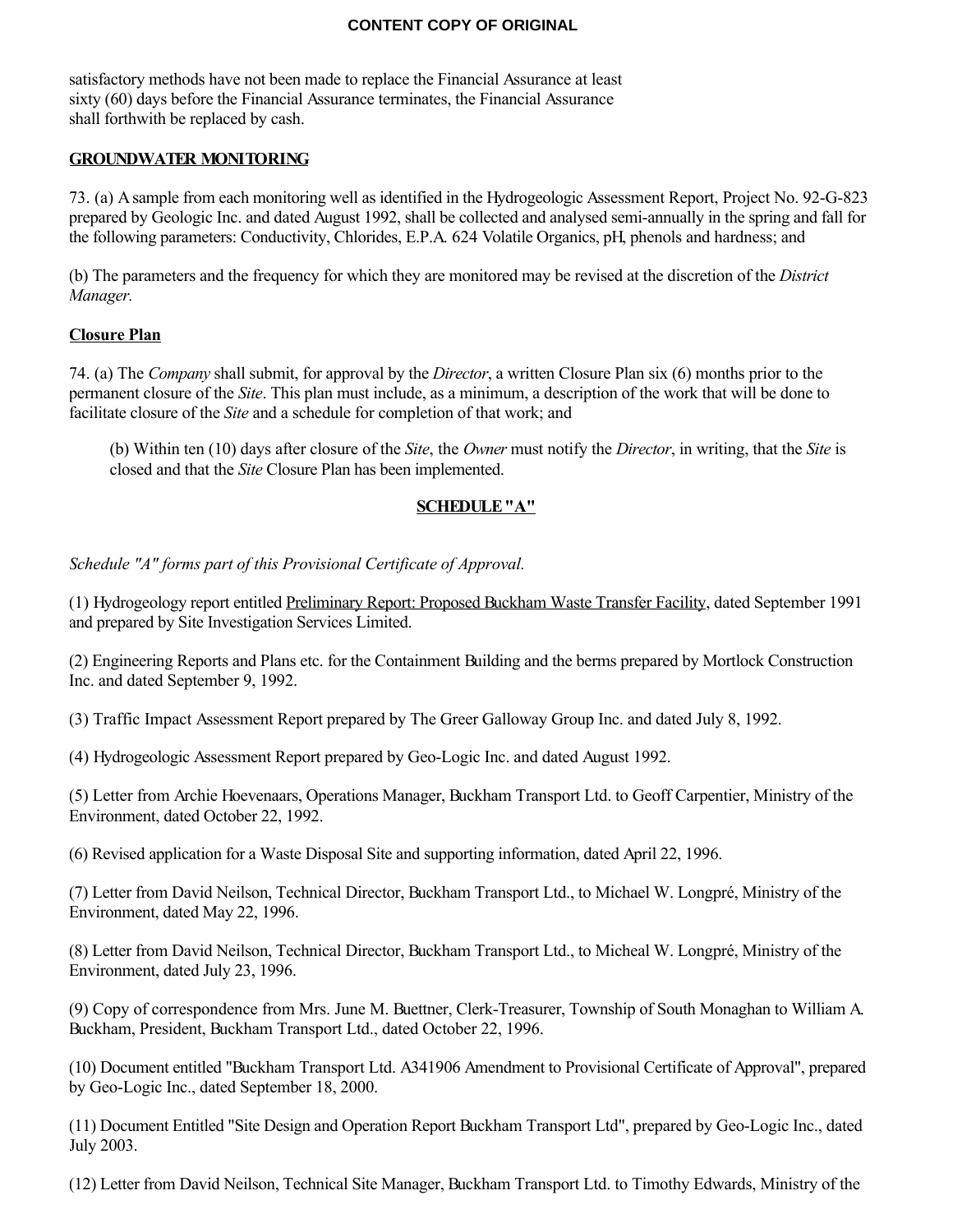Environment, dated July 22, 2003.

(13) Letter from Timothy Edwards, Ministry of the Environment, to David Neilson, Buckham Transport Ltd., dated July 29, 2003.

(14) Letter from Catharine Buckham, Buckham Transport Ltd., to Timothy Edwards, Ministry of the Environment, dated September 9, 2003.

(15) *PCB* Disposal Agreement, Revised May 2004.

(16) Application for a Provisional Certificate of Approval for a Waste Disposal Site, dated June 23, 2006, prepared by Buckham Transport Limited, and signed by David Neilson, including details relating to the processing of aerosol containers and empty containers at the *Site* submitted supplemental to the existing *Site* Design and Operation Report.

(17) Application for a Provisional Certificate of Approval for a Waste Disposal Site, dated February 24, 2009, prepared by Buckham Transport Limited, and signed by Jason Hedges, Operations Manager and supporting information, dated February 24, 2009.

(18) *Site* Design and Operations Report, including *Site* Plan dated June 2010, Buckham Transport Ltd. Waste Disposal Transfer Station. PCLA No. A341906, Project No. G022380E1, prepared by Geo-Logic Inc., June 2010.

# **SCHEDULE "B"**

*Schedule "B" forms part of this Provisional Certificate of Approval.*

## 1.0 **Inspection and Quality Assurance of incoming and outgoing waste.**

## 1.1 **Generator Profile**

A waste generator profile must be completed for each waste stream to be delivered to the *Facility.*The profile will provide basic details about the generator and each waste stream including but not limited to, waste description, transportation information, packaging information, and generator registration. The profile will be retained in a file kept at the *Site.* Each profile will be assigned a unique number. The assigned number will be transferred to the container(s) at time of reception at the *Site*. The profile will be reviewed on a yearly basis with the waste generator.

## **1.2 Incoming Wastes**

Client Material Safety Data Sheets (MSDSs) will be collected, if possible, from the waste generator and be filed for each waste stream as part of the protocol to create customer waste profiles. Customer files will be located at the *Site* and contain the following: customer waste profile sheets, random analytical results and copy of the Ministry Waste Generator Registration. New waste streams require pre-shipment samples to be provided by the waste generator prior to receiving at the *Facility.* The samples will be analysed to characterize the waste. Test samples are not required for consumer products, unused commercial chemical for which MSDSs are available or labpacks. The testing will be conducted in accordance with analytical

requirements presented in Schedule "C". *MHSW* will not be subject to sampling protocol prior to receipt. Outbound waste generated from processing *MHSW* may be subject to sampling prior to shipment to ensure accurate waste representation when requested by the primary processing Facility or receiver site.

# **1.3 Procedure for Random Sampling of Waste at the** *Site*

Subsequent shipments of waste from clients under the assigned waste profile will be randomly inspected and tested to ensure the waste characterization is valid. Random samples will be collected for each waste stream received at the *Site*. Once every three months one sample from each waste stream will be collected at random. These samples will be tested in accordance with analytical requirements presented in Schedule "C". At least two of these samples will be randomly selected and tested for *PCBs.*

Samples may be subject but not limited the following methods of testing;

• Regulation 347 Toxicity Characteristic Leaching Procedure (TCLP) for Metals and/or Inorganics and/or VOC's

• Flashpoint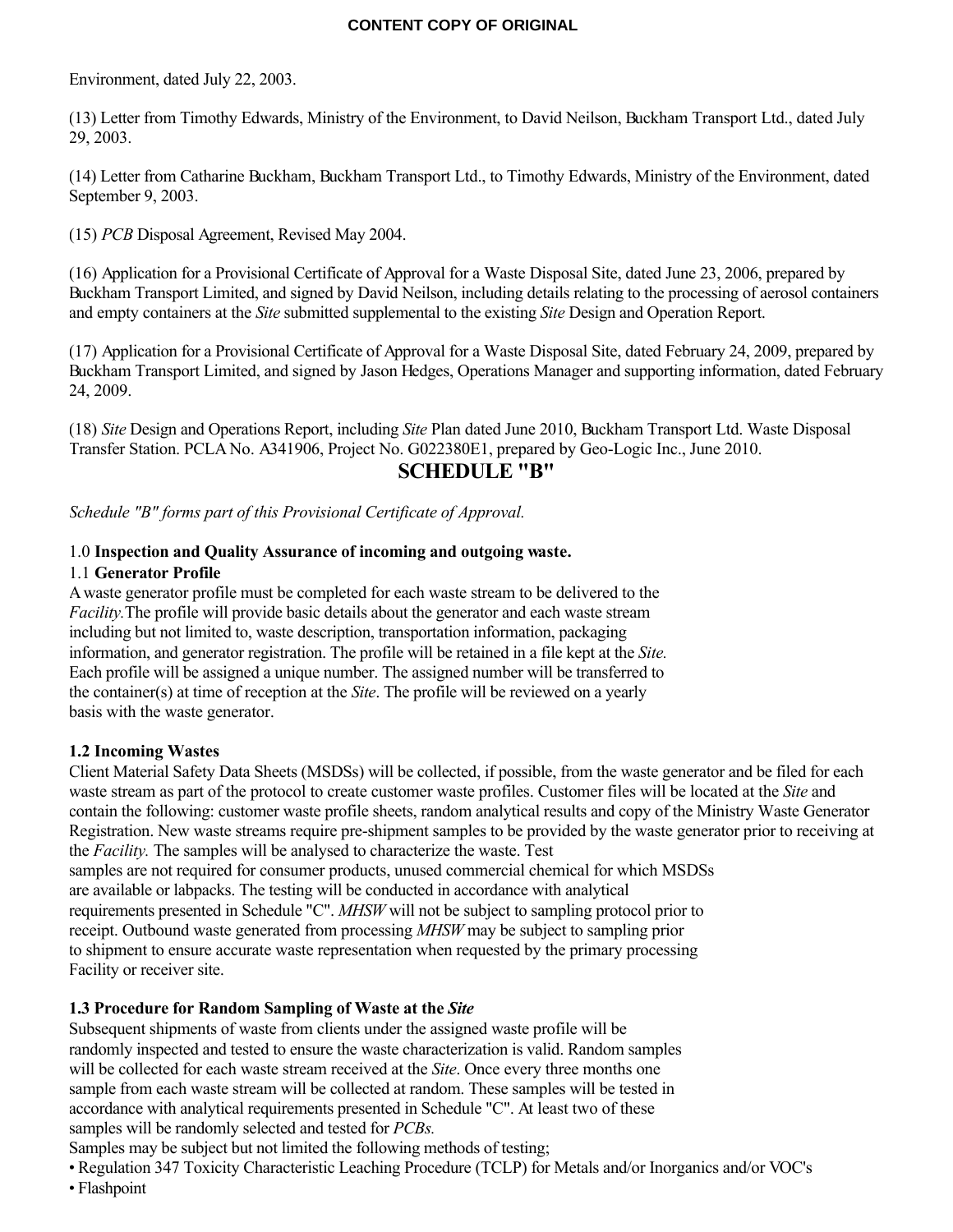• Metals & Inorganics • VOC's (Volatile Organic Compounds); and *PCBs*

#### **1.4 Internally Created Wastes**

A Generator Waste Profile will be created for each waste stream created internally at the *Site*. An analytical characterization of the waste stream will be attached. Drums created within the *Facility* will then be tested against the waste characterization to ensure that the proper *waste class* is applied. See Appendix 3 for analytical requirements.

#### **1.5 Outgoing Wastes**

Outgoing waste will be properly labelled and if it is a *Subject Waste*, properly manifested and shipped in accordance with receiving *Facility* protocols which may require pre-shipment samples.

#### **1.6 Sample Records**

Complete records of the samples collected and the associated analytical results will be kept at the *Site* and will be promptly made available for inspection by a *Provincial Officer*.

# **SCHEDULE "C"**

*Schedule "C" forms part of this Provisional Certificate of Approval.*

|                                      | Customer<br>Waste<br>Profile | Sample                    | <b>Bulk</b><br>PCB Test* | Flash<br>Point | VOC's     | PH           | Complete<br>O. Reg. 347<br>Schedule 4 | Partial**<br>O. Reg. 347<br>Schedule 4 | <b>MSDS</b> |
|--------------------------------------|------------------------------|---------------------------|--------------------------|----------------|-----------|--------------|---------------------------------------|----------------------------------------|-------------|
| <b>Organic Liquid</b>                |                              |                           |                          |                |           |              |                                       |                                        |             |
| A, B, H or T waste                   | $\boldsymbol{\mathsf{X}}$    | $\mathbf{x}$              | <b>IR</b>                | <b>IR</b>      | X         |              |                                       |                                        | IA          |
| I or C waste                         | $\pmb{\mathsf{X}}$           | $\mathbf x$               | IR                       | IR.            |           |              | $\mathbb{R}$                          | IR                                     | IA          |
| L waste                              | $\pmb{\mathsf{X}}$           | $\pmb{\chi}$              | <b>IR</b>                | <b>IR</b>      |           |              | $\mathbb{R}$                          | $\mathbf X$                            | IA          |
| <b>Organic Solid</b>                 |                              |                           |                          |                |           |              |                                       |                                        |             |
| A, B, H or T waste                   | X                            | $\mathbf{x}$              | <b>IR</b>                | <b>IR</b>      | <b>IR</b> |              | <b>IR</b>                             | <b>IR</b>                              | IA          |
| I or C waste                         | $\boldsymbol{\mathsf{x}}$    | $\pmb{\chi}$              | <b>IR</b>                | <b>IR</b>      |           |              | <b>IR</b>                             | <b>IR</b>                              | IA          |
| <b>Inorganic Liquid</b>              |                              |                           |                          |                |           |              |                                       |                                        |             |
| A, B, or H waste                     | $\boldsymbol{\mathsf{x}}$    | $\pmb{\chi}$              | <b>IR</b>                |                | <b>IR</b> | $\pmb{\chi}$ |                                       |                                        | IA          |
| I, C, or T waste                     | $\pmb{\mathsf{X}}$           | $\pmb{\chi}$              | <b>IR</b>                |                |           | $\pmb{\chi}$ | $_{\rm IR}$                           | IR                                     | IA          |
| L waste                              | $\pmb{\mathsf{x}}$           | $\pmb{\mathsf{x}}$        | <b>IR</b>                |                |           | $\pmb{\chi}$ | $\mathbb{R}$                          | $\mathbf X$                            | IA          |
| <b>Inorganic Solid</b>               |                              |                           |                          |                |           |              |                                       |                                        |             |
| A, B, H or T waste                   | $\pmb{\chi}$                 | $\pmb{\chi}$              | <b>IR</b>                |                | <b>IR</b> | $\pmb{\chi}$ | <b>IR</b>                             | <b>IR</b>                              | IA          |
| I or C waste                         | $\pmb{\mathsf{X}}$           | $\boldsymbol{x}$          | <b>IR</b>                |                |           | $\pmb{\chi}$ | <b>IR</b>                             | <b>IR</b>                              | IA          |
| <b>Non-Hazardous</b><br><b>Waste</b> | $\boldsymbol{\mathsf{x}}$    | $\boldsymbol{\mathsf{x}}$ |                          |                | IR        |              | IR.                                   | X                                      | IA          |
| <b>Labpack Waste</b>                 | $\boldsymbol{\mathsf{x}}$    |                           |                          |                |           |              |                                       |                                        | IA          |
| <b>Consumer Wastes</b>               | $\pmb{\chi}$                 |                           |                          |                |           |              |                                       |                                        | IA          |
| In Process Waste                     | $\mathbf{x}$                 | $\pmb{\mathsf{x}}$        | <b>IR</b>                |                |           | <b>IR</b>    | <b>IR</b>                             | <b>IR</b>                              |             |

## ANALYTICAL REQUIREMENTS

X Mandatory Testing

IA If Available

IR If Required

\*Bulk PCB Test – conducted if product manufactured on or prior to 1977 or unknown production date.

\*\*Partial *O. Reg. 347* Schedule 4 – VOCs and/or Metals and/or Inorganics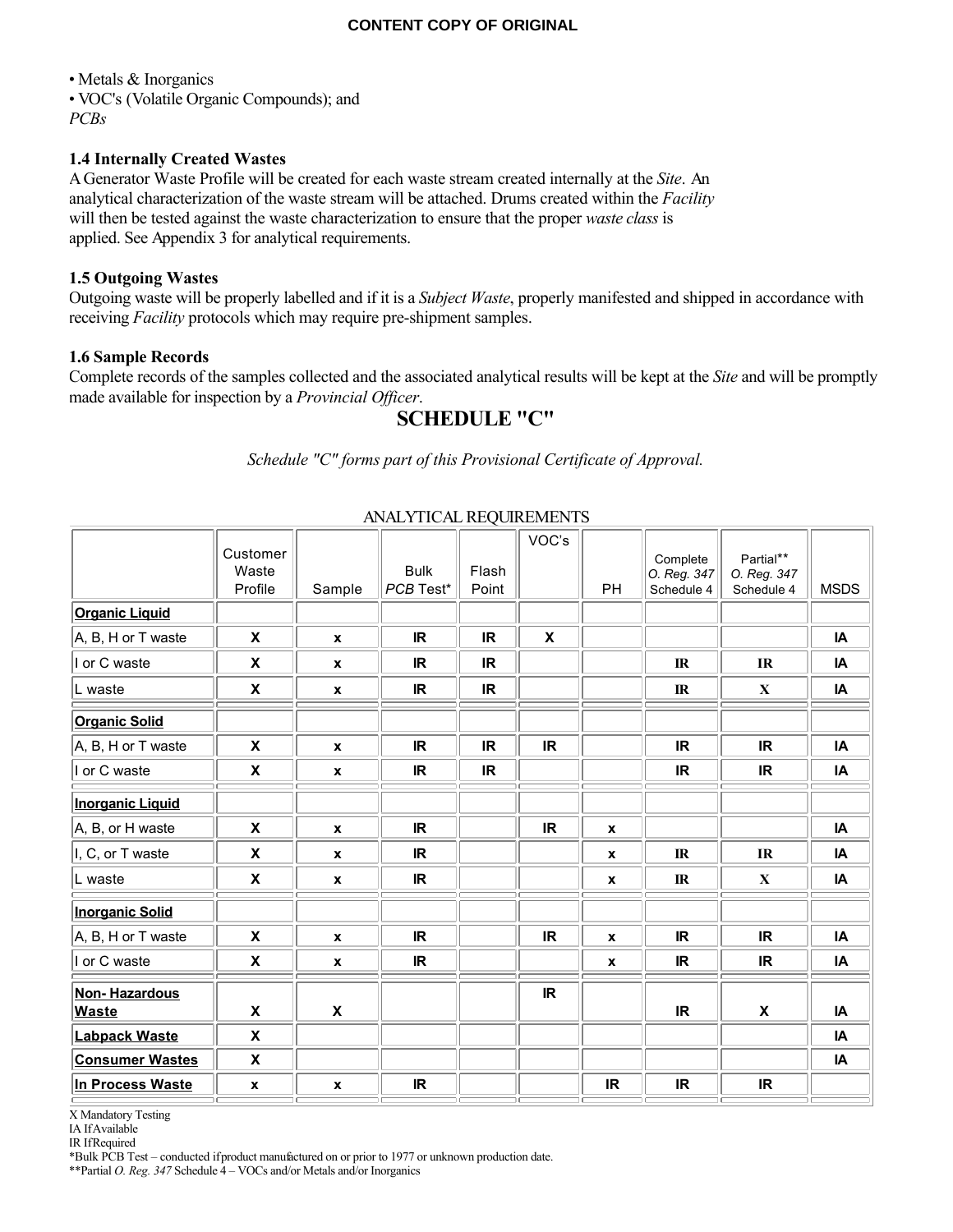*The reasons for the imposition of these terms and conditions are as follows:*

*(1) The reason for the Definition section is to simplify the wording of the subsequent conditions and define the specific meaning of terms as used in this Provisional Certificate of Approval.*

*(2) The reason for Condition 1 is to clarify that the Site is to be used under this Certificate and not under any Certificate issued previously under Part V of the Act.*

*(3) The reason for Condition 2 is to ensure that the Site is operated in accordance with the application and supporting information submitted by the Applicant, and not in a manner which the Director has not been asked to consider.*

*(4) The reason for Conditions 3, 4, 5, 8, 9, 10, 11, 12, and 13 is to clarify the legal rights and responsibilities of the Company.*

*(5) The reason for Conditions 6, 7, 56 and 57 is to ensure that the appropriate Ministry staff have ready access to the operations of the Site which are approved under this Provisional Certificate of Approval. This Condition is supplementary to the powers of entry afforded a Provincial Officer pursuant to the Environmental Protection Act, the Ontario Water Resources Act and the Pesticides Act, as amended.*

*(6) The reason for Conditions 14, 15, 16, 17, 18 and 19 is to ensure that the types and amounts of waste received at the Site are in accordance with that approved under this Provisional Certificate of Approval.*

*(7) The reason for Conditions 20 to 41 inclusive and 59, 60, 61, 62 and 63 is to ensure that the Site is operated in a manner which does not result in a nuisance or a hazard to the health and safety of the environment or people.*

*(8) The reason for 24.1 (e), (f) and (g) is to prevent the de-listing of a listed hazardous waste as a result of mixing with other wastes. As example of 24.1 (g) would be the mixing of a waste that is classified as a Liquid (L) waste with a Industrial Hazardous Waste (H) waste. The resulting mixture would be all classified as a (H) waste.*

*(9) The reason for conditions 24.2 is to outline the requirements for solidification.*

*(10) The reason for Condition 25.0 is to ensure the company has a proper acceptance and rejection procedure for waste.*

*(11) The reason for Conditions 27 to align with LDR requirements in Ontario Regulation 347 and require that proper records are kept with respect to data, analysis and other information used in preparation of LDR determination.*

*(12) The reason for Condition 42 is to minimize the risk of vandalism and to ensure that the Site is only operated in the presence of Competent Person to ensure the waste is properly managed.*

*(13) The reason for Condition 43 is to provide contact information to the public in the event of an emergency.*

*(14) The reason for Conditions 44, 45 and 46 is to ensure that the Company properly screens waste coming into the Site.*

*(15) The reason for Conditions 47 and 48 is to ensure that the company does not receive PCB waste at the Site and that if they do inadvertently do accept PCB waste that they are properly managed.*

*(16) The reasons for Conditions 49 to 54 inclusive is to ensure that all waste are stored properly and not in a manner that would not be in the public interest.*

*(17) The reason for Condition 55 is to ensure that the company keeps a proper inventory of waste on Site.*

*(18) The reason for Condition 58 is to ensure that all people involved in the handling and processing of waste are Competent People and shall receive refresher training at least once per year.*

*(19) The reasons for conditions 64 to 68 inclusive is to ensure that the company is inspecting its facility and operations properly and keeping proper records of the inspection and operations.*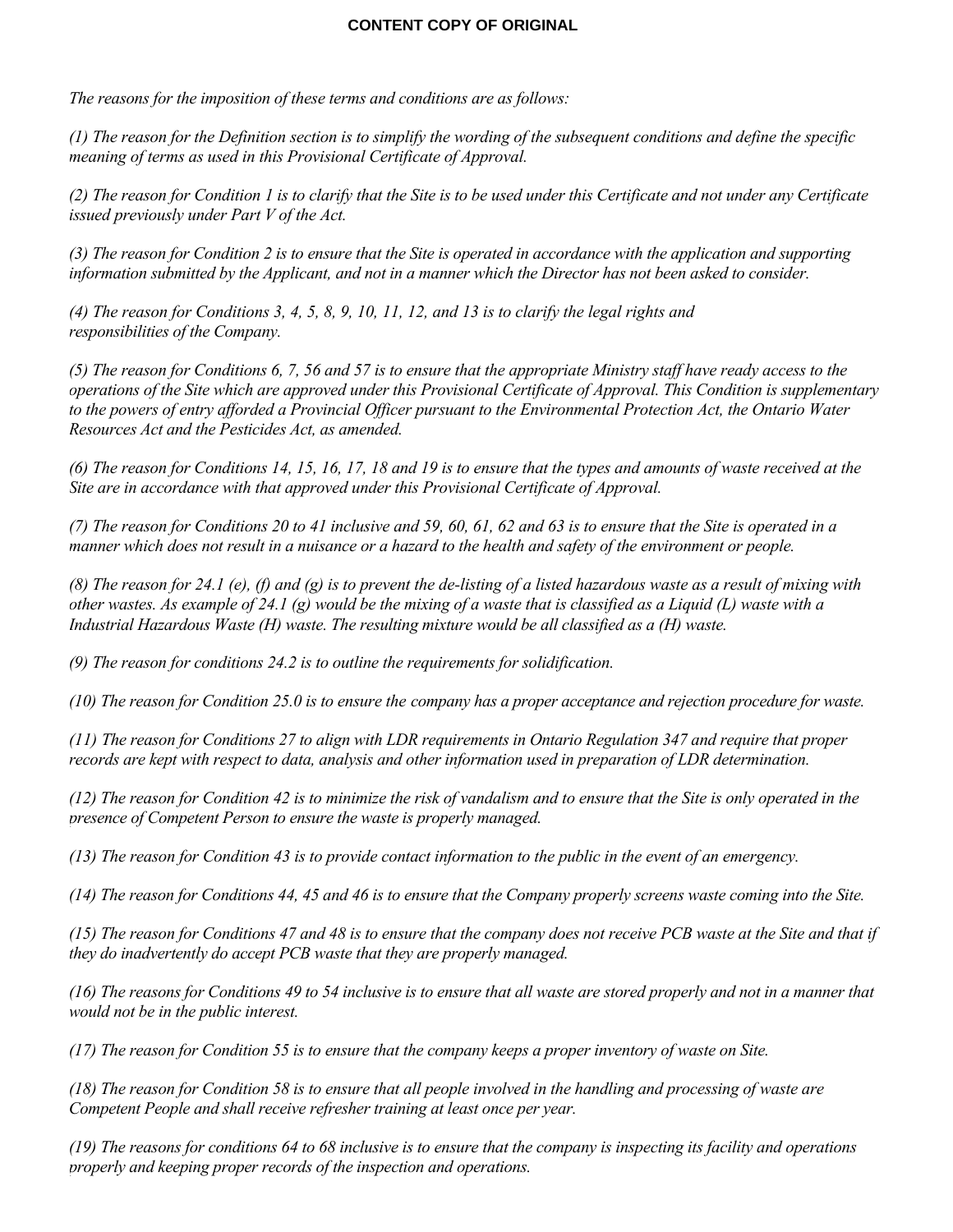*(20) The reason for Condition 69 and 70 is to ensure the Company has an up-to-date environmental emergency plan for the preparation for, prevention of, response to and recovery from an environmental emergency. The use and operation of this Site without these Conditions would not be in the public interest.*

*(21) The reason for Condition 71 is to allow the Ministry to review and assess the operations and to ensure the Site is operated in accordance with the application and this Certificate and not in any manner which the Director has not been asked to consider.*

*(22) The reason for Condition 72 is to ensure that sufficient funds are available to the Ministry to clean up the Site in the event that the Company is unable or unwilling to do so. The use and operation of the Site without this Condition would not be in the public interest.*

*(23) The reason for Condition 73 is to ensure that the groundwater at the Site is monitored according to how the company informed the Ministry that it would be monitored.*

*(24) The reason for Condition 74 is to ensure that the Site is closed in accordance with Ministry standards and to protect the health and safety of the public and the environment.*

## **This Provisional Certificate of Approval revokes and replaces Certificate(s) of Approval No. A341906 issued on May 21, 2004.**

*In accordance with Section 139 of the Environmental Protection Act, R.S.O. 1990, Chapter E-19, as amended, you may by written notice served upon me and the Environmental Review Tribunal within 15 days after receipt of this Notice, require a hearing by the Tribunal. Section 142 of the Environmental Protection Act, provides that the Notice requiring the hearing shall state:*

1. The portions of the approval or each term or condition in the approval in respect of which the hearing is required, and;

2. The grounds on which you intend to rely at the hearing in relation to each portion appealed.

## *The Notice should also include:*

- 3. The name of the appellant;
- 4. The address of the appellant;
- 5. The Certificate of Approval number;
- 6. The date of the Certificate of Approval;
- 7. The name of the Director;
- 8. The municipality within which the waste disposal site is located;

*And the Notice should be signed and dated by the appellant.*

*This Notice must be served upon:*

The Secretary**\*** Environmental Review Tribunal 655 Bay Street, 15th Floor Toronto, Ontario M5G 1E5 AND The Director Section 39, *Environmental Protection Act* Ministry of the Environment 2 St. Clair Avenue West, Floor 12A Toronto, Ontario M4V 1L5

**\* Further information on the Environmental Review Tribunal's requirements for an appeal can be obtained directly from the Tribunal at: Tel: (416) 314-4600, Fax: (416) 314-4506 or www.ert.gov.on.ca**

*The above noted waste disposal site is approved under Section 39 of the Environmental Protection Act.*